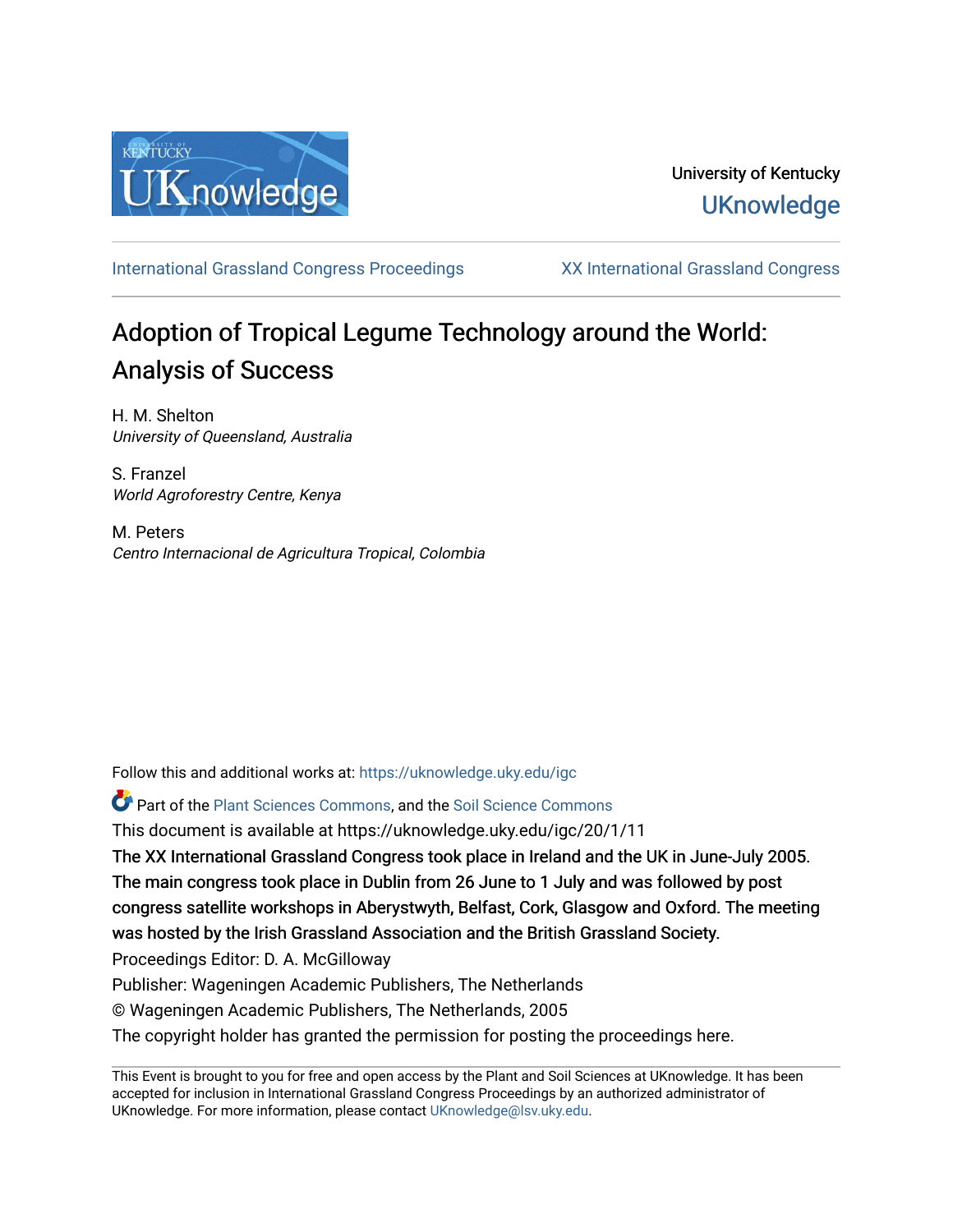## **Adoption of tropical legume technology around the world: analysis of success**

H.M. Shelton<sup>1</sup>, S. Franzel<sup>2</sup> and M. Peters<sup>3</sup>

<sup>1</sup> School of Land and Food Sciences, University of Queensland, Australia, 4072 *Email: m.shelton@uq.edu.au*  <sup>2</sup> World Agroforestry Centre, United Nations Ave. P.O. Box 30677-00100, Nairobi, Kenya, <sup>3</sup>Centre Internacional de Agricultura Tropical (CIAT), Cali Colombia *Centro Internacional de Agricultura Tropical (CIAT), Cali, Colombia* 

## **Key points**

- 1. Examples of successful adoption of forage legumes are reported from all continents, where they delivered profitability and often provided multipurpose benefits to farmers.
- 2. Factors vital to successful adoption were: meeting the needs of farmers; building relevant partnerships; understanding the socio-economic context and skills of farmers; participatory involvement with rural communities; and long-term involvement of champions.
- 3. Organisation of seed supply, achieving scale-up and forming partnerships to implement adoption are key features.
- 4. Legumes remain an important but under-exploited resource for tropical farming systems. The alternative to legumes will be greater and more costly use of N-fertilisers and purchased protein concentrates.
- 5. The R&D organisations will need to provide long-term support and greater investment for legume technologies to deliver benefits to farmers. Support will be needed for training and education programmes to overcome declining availability of forage legume expertise and lack of awareness of opportunity for use of tropical forage legumes.

**Keywords:** nitrogen fixation, animal production, technology transfer

#### **Significance of tropical legumes in agriculture**

Legumes with their associated nitrogen fixation have long been realised to have a large potential contribution to animal production in the tropics. Australian scientists in CSIRO led the early research into forage legumes for grazing (Coleman & Leslie, 1966). They understood that tropical grasses were of lower quality than their temperate counterparts, and that the introduction of adapted legumes into tropical grazing systems would simultaneously address the problem of a) low N status of leached tropical soils, and b) low dietary protein intake by grazing ruminants. The search for adapted tropical forage legumes commenced in earnest after 1950, and by 1990,  $>17,000$  accessions of  $>20$  genera had been introduced into Australia, largely from Central and South America but also from Asia and East Africa. This early Australian enthusiasm for tropical legumes was not shared internationally. Colman  $\&$ Leslie (1966), when reviewing the IX International Grassland Congress held in Brazil in 1965, noted 'an anti-legume complex' which they said was due to the failure of legumes to provide a stable pasture under grazing either in association with grasses or in pure stands.' Nevertheless, scientists based at International Agricultural Research Centers such as ILRI, ICRAF, CIAT and ICARDA, initiated introduction and evaluation programs for herbaceous, shrub and tree legumes. A large number of germplasm accessions was collected and conserved in gene banks (Maass & Pengelly, 2001). It is timely to review the impact of forage legumes on agricultural systems over the past 50 years. Fittingly, the genesis of this paper was the XIX International Grassland Congress in Brazil in 2001, where the view was expressed that adoption of tropical legume technology may be less than anticipated.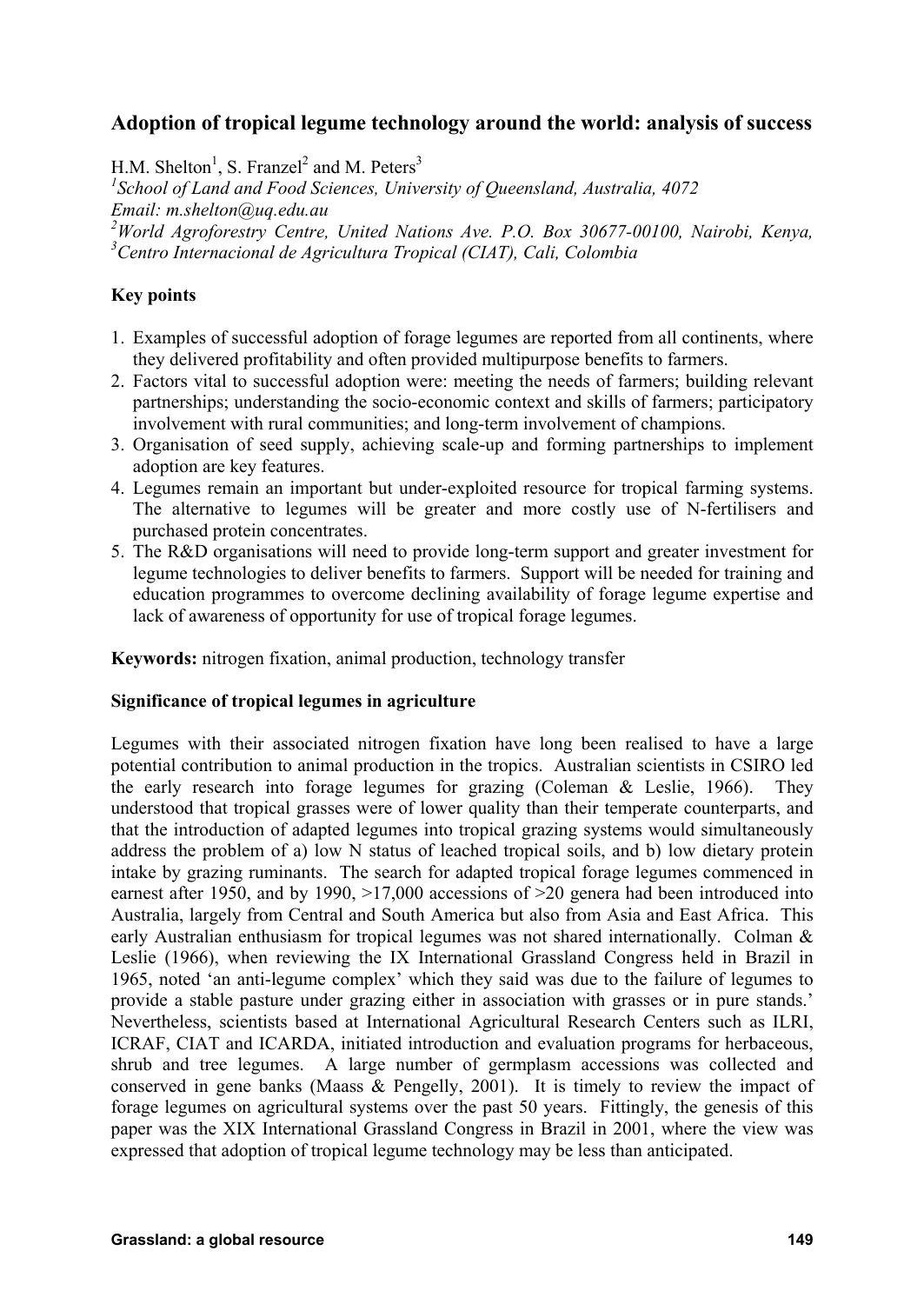## **Has the original promise of tropical forage legumes been realised?**

Reviews of the uptake of tropical forage legumes around the world have revealed that the original promise of legume technology has not been fully realised (Thomas & Sumberg, 1995; Elbasha *et al*., 1999; Peters & Lascano, 2003). Pengelly *et al*. (2003) concluded that 'despite 50 years of investment in forage research in the tropics, forage adoption has been relatively poor across all tropical farming systems'.

In Africa, Sumberg (2002) reported that fodder legumes have not achieved their potential in sub-Saharan Africa despite 70 years of R&D promoting forage legumes. He queried the longheld view that the introduction of legumes into mixed farming systems was the key to their upgrade. A similar situation existed in Latin America and the Caribbean. Between 1980 and 2000, of 14 legume cultivars that were released none was well adopted (Peters & Lascano, 2003). Miles & Lascano (1997) reported that 'the impact of *Stylosanthes* spp. (stylos) on tropical American livestock production was not proportional to the research literature generated over the past 30 years or so'. In the southern US, the impact of tropical forage legumes has also been relatively small (Williams *et al*., 2005; Sollenberger & Kalmbacher, 2005).

However, in spite of the overall consensus that adoption has been lower than expected, there have been many examples of successful uptake of forage legumes. There are good examples of successful adoption of legumes in regions of Asia, especially the use of *Stylosanthes* spp. in India (Ramesh *et al*., 2005), China (Guodao & Chakborty, 2005), and Thailand (Phaikaew & Hare, 2005). Multipurpose tree legumes have played an important role in southeast Asia where *Leucaena leucocephala* has been a significant forage species in the Nusa Tenggara Timor (NTT) Province of Indonesia (Piggin, 2003), and in the Batangas Province of the Philippines. *Gliricidia sepium* (Gliricidia) is widely used in Indonesia and the Philippines, and leguminous cover crops in the rubber and oil palm plantations of Malaysia have been widely used since the 1800s. In Australia, tropical legumes have also had a significant impact, although only a small number  $(\leq 10)$  of the  $\geq 70$  legume cultivars that have been officially released by Government agencies since 1910 have made a noteworthy impact on the pastoral industry.

## **Reasons cited for poor adoption**

## *Lack of perceived benefits of legumes*

There is an emerging view in developing countries that grasses are being adopted more quickly and more strongly than legumes. Legumes were regarded as less resilient than grasses under cutting or grazing, benefits were largely long-term in nature, and grass/legume systems were more complex to manage (Peters & Lascano, 2003). Similarly, in East Africa, the rapid adoption of grasses, such as *Pennisetum purpureum* (napier grass) in cut and carry systems, contrasted with the lack of adoption of herbaceous legumes (Omore *et al*., 1999).

Miles & Lascano, (1997) and Andrade *et al*. (2004) reported that farmers in Latin America did not appreciate the benefits of legumes. Therefore, for adoption to occur, even of the best cultivars, they argued that targeted education programmes, successful demonstrations and favourable profitability were needed. The objective of targeting low-cost improvement of grass pastures to improve dry season feeding, which worked well in Australia, was not successful in Latin America. Sumberg (2002) suggested that legumes were not just limited by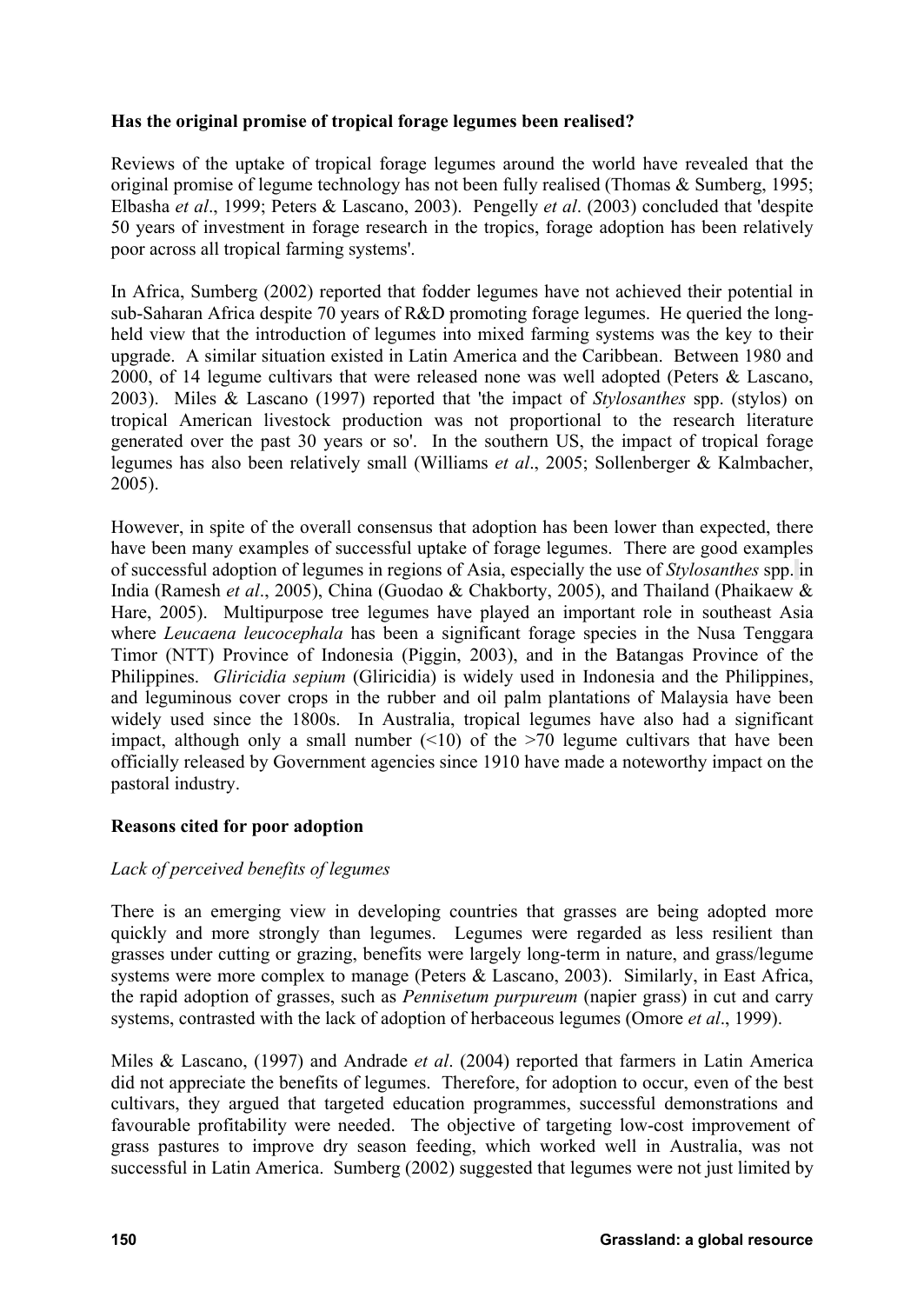adoption constraints, but that even under favourable circumstances, scientists need to accept that they may not be able to reliably deliver economic benefits to African farmers where there is no tradition of planting legumes for fodder.

### *Failure of technology*

In many instances, lack of adoption could be related to failure of the technology for technical or socio-economic reasons, i.e. the technology did not live up to expectations and/or was not targeted at the appropriate production system.

In Latin America, a major reason for failure of the Australian *Stylosanthes* cultivars Schofield, Cook and Endeavour in commercial pastures was devastation by the anthracnose pathogen. That the cultivars did not persist under grazing was another significant disadvantage. This led to widespread disappointment among farmers, extension workers and consultants (Andrade *et al*., 2004). Lack of persistence was also cited as a reason for lack of adoption of forage legumes in Africa (Boonman, 1993). In Florida, the slow uptake of *Aeschynomene americana* and *Desmodium heterocarpon* was due to an underestimation of the difficulty of establishing and maintaining the legumes in *Paspalum notatum* (bahia grass) pastures. Farmers found that neither legume was dependable when grown with this competitive grass (Sollenberger  $\&$ Kalmbacher, 2005).

Socioeconomic factors contributed to the lack of adoption of intercropping and legumes in communal grazing. Attempts to promote intercropping of maize with legumes in East Africa failed due to the high cost of technology, variable rainfall and lack of interest in innovation by older farmers (Ndove *et al*., 2004). Similarly, Maasdorp *et al.* (2004) found that promoting the multi-purpose use of *Mucuna pruriens* (mucuna) failed due to lack of interest in green manuring or intercropping, due partly to labour constraints of the cash-cropping farmers. Elbasha *et al*. (1999) reported that legume adoption in West Africa was constrained by lack of extension information, credit and seed, high costs of fencing, shortage of labour, insecurity of land tenure and land scarcity, livestock diseases, invasion by weeds, and fire damage. Where land tenure is uncertain, most researchers report failure of adoption. Farmers were simply not interested in investing in their land when they had no assurance of being able to reap the benefits. Pasture improvement technology applied to communal grazed lands by government supported projects, usually suffered from a lack of interest by the pastoralists involved (Pengelly *et al*., 2003).

## *Failure in approach*

Failure of the key stakeholders to form effective partnerships between farmers and public and private institutions was often cited as reason for lack of adoption (Miles, 2001), leading to ineffective release and follow-up procedures. Andrade *et al.* (2004) stated that, while the release of *Stylosanthes macrocephala* cv. Pioneiro overcame deficiencies of earlier stylo cultivars, the cultivar was not promoted. With no extension support there was no interest from private seed companies, as they did not see a large market.

Lack of establishment of a reliable seed production and supply system to ensure that high quality seed was available at a reasonable price was regularly cited as a key reason for adoption failure, e.g. for *Stylosanthes* in Latin America (Peters & Lascano, 2003), *Vigna unguiculata* (cowpea) in Nigeria (Kristjanson *et al.,* 2004) and *Aeschynomene americana* (aeschynomene) and *Desmodium heterocarpon* (carpon desmodium) in Florida (Sollenberger & Kalmbacher, 2005). Andrade *et al*. (2004) reported that of 3 Australian and 10 South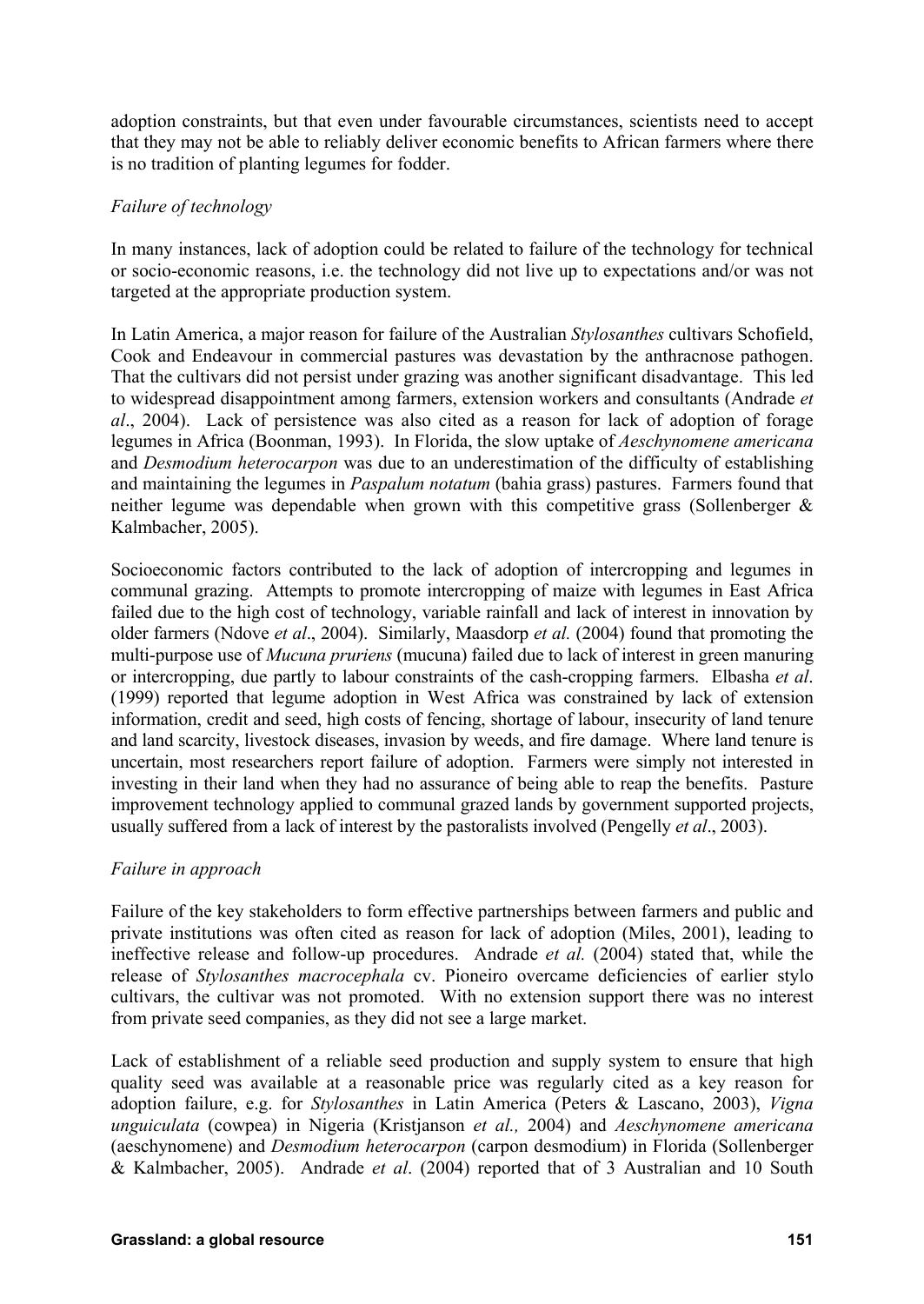American *Stylosanthes* cultivars released into the South American market, seed is available for only two - Mineirão (*S. guianensis* var. *vulgaris*) and Campo Grande (a mixture of *S. capitata* & *S. macrocephala*).

Lack of a participatory approach was also cited as a reason for ineffective promotion of legume technology. Douthwaite *et al*. (2002) criticised the International Research Centres for basing their approach on scientific enquiry independent of social factors, rather than on a 'learning selection model' that builds on farmer and group experiences.

## **Are there any success stories?**

Difficulties with promotion and use of forage legumes, and the consequent low adoption rates, are of great concern to the R&D community. Without improved levels of adoption, and explicit demonstration of the relevance and benefits of forage legumes, the good will and support of funding and donor agencies will diminish (Shelton *et al.*, 2000), preventing the realisation of much potential advantage for rural communities.

Our analysis of 19 successful case studies (Table 1) revealed that greater adoption success has been achieved in Asia and Australia than in Africa, the US or Latin America, although Brazil had some notable successes. *Stylosanthes* species and tree legume species dominated the success case studies, while species that delivered multipurpose benefits, such as *V. unguiculata* in West Africa and *Pueraria phaseoloides* (kudzu) in Brazil, were also important. *Arachis* spp. were successful in niche environments and were being adopted in three of the case studies.

Authors of the papers on successful legume adoption prioritised the adoption factors that they considered were important to success. Based on their expert opinion and knowledge of each case study, they were asked to allocate 100 points among a list of possible adoption factors to reflect the relative significance of the factors. This subjective analysis indicated that five key factors were important. The most important was that the technology met a need of farmers. The other factors (which were similar in their priority) were: the socio-economic situation of farmers was conducive to adoption; partnerships between relevant stake-holders (government, private, farmers) were in place; there was long term commitment by key players; and a farmer centred research and extension programme was implemented.

The gross economic benefits were naturally highest where large-scale adoption had occurred e.g. from adoption of *Stylosanthes* in West Africa, southern China, or northern Australia, *Leucaena leucocephala* (leucaena) in Queensland, and from adoption of *P. phaseoloides* in the Amazon of Brazil (Table 1).

## **Reasons for success**

## *The technology met a need of farmers*

Adoption of legumes occurred when the technology met farmers' needs, although the particular need to be met varied among farmers and regions. Examples include:

- *West Africa*; *V. unguiculata* was adopted because it provided multiple benefits, e.g. grain for human consumption, fodder for livestock, and opportunity to rotate with cereals to reduce the impact of the parasite *Striga hermonthica* which causes loss of grain yield (Tarawali *et al*., 2005b).
- *East Africa*; farmers lacked adequate protein for their stall-fed dairy cows and goats, but did not want to spend scarce cash on expensive concentrates. They preferred instead to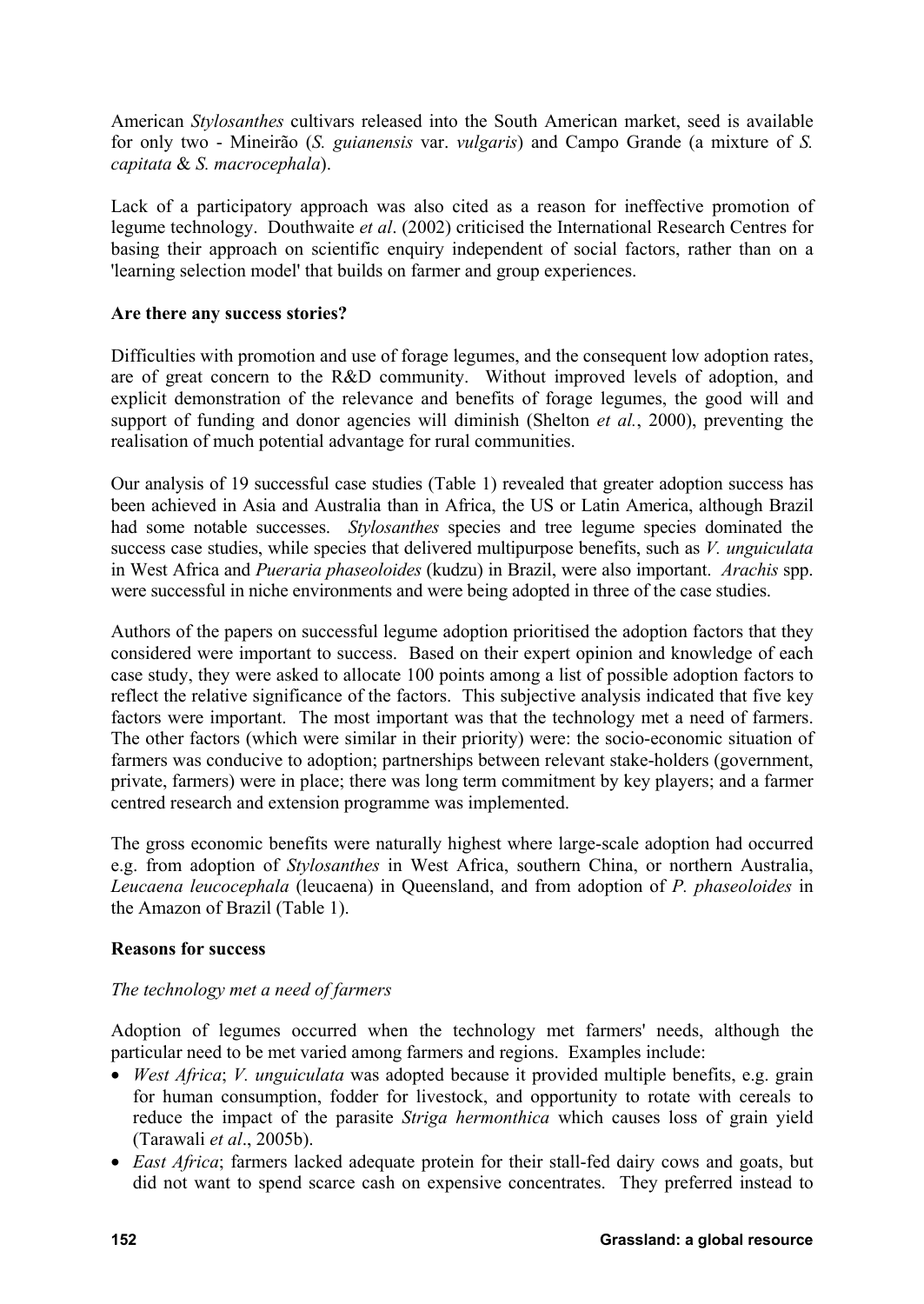plant fodder shrubs (primarily *Calliandra calothyrsus, Leucaena trichandra* and *Morus alba*). The shrubs required only small amounts of labour for planting and harvesting, and farmers found that they could establish tree legume hedges along pathways, field boundaries, and create soil conservation bunds along contours (Franzel *et al*., 2003).

- *Northern Australia:* graziers found that dryland annual cropping on fertile clay soils was economically marginal due to uncertain rainfall and variable grain prices. In contrast, good cattle prices and the prospect of an agreeable lifestyle change for ageing farmers encouraged them to move to a lower cost but profitable cattle fattening enterprise. This led to the large-scale adoption of both *L. leucocephala* (Mullen, 2005) and *Clitoria ternatea* (butterfly pea) (Conway, 2005).
- *Gulf Coast of the USA*; there was a market for high quality hay for the horse and dairy industries. New varieties of *Arachis glabrata* cv. Florigraze and Arbrook (rhizoma peanut) were well adapted, the equipment for vegetative propagation was available, and it was profitable compared to alternative land uses (Williams *et al.*, 2005).
- *India*; establishment of *Stylosanthes* to produce leaf meal was a cheap but profitable option for infertile acid soils in arid zones (Ramesh *et al.*, 2005). Establishment was simple with no special equipment required. In southern China, there was also a need for high protein leaf meal for the large numbers of livestock in the region (ruminants and non-ruminants). *Stylosanthes* was well adapted and met this need (Guodao & Chakraborty, 2005).
- *Nusa Tenggara Timor Province of Indonesia*; there was serious land degradation (erosion and weeds) in Amarasi and Sikki Districts in the 1930s. The high population densities required a change from swidden agriculture to sedentary agriculture. Alternatives, such as hand-made terraces failed as they were too labour intensive and difficult to construct. In Amarasi District, farmers found that they could rotate *L. leucocephala* with corn to improve fertility and thus corn production, and the *L. leucocephala* could be used to feed tethered cattle and housed goats (Piggin, 2003). *Lantana camara* (Lantana) was largely eliminated as a weed problem by the system and *L. leucocephala* provided wood for a variety of uses.

The analysis indicated that success could be achieved when the technology led to profitability, on-farm environmental benefits such as fertility improvement or weed control, and other multipurpose benefits - often there was a combination of several benefits. However, most successful examples of adoption of forage legumes were unambiguously profitable for the adopter. Farmers normally choose profit, food and income security, before environmental protection (Peters *et al*., 2001). However, many scientists and government development personnel continue to justify the extension of forage legume technology by promoting natural resource management benefits, including off-farm benefits such as carbon sequestration and watershed management. The fundamental need for the legume technology to be firstly profitable and then afford delivery of on-farm environmental services as a secondary priority, cannot be emphasised strongly enough.

## *The technology matched farmers' socio-economic situation and skills*

It is necessary to begin with an understanding of the production system in which the legume will be promoted. From the survey, examples of legume technology matching farmers' socioeconomic situation and skills include:

• *Eastern Indonesia*; farmers found that planting of *L. leucocephala* was compatible with local farming systems. It could be interplanted into maize patches without decreasing maize yield, and then rotated with maize as a soil fertility building exercise (Piggin, 2003). In China, production of leaf meal from *Stylosanthes* planted into young rubber plantation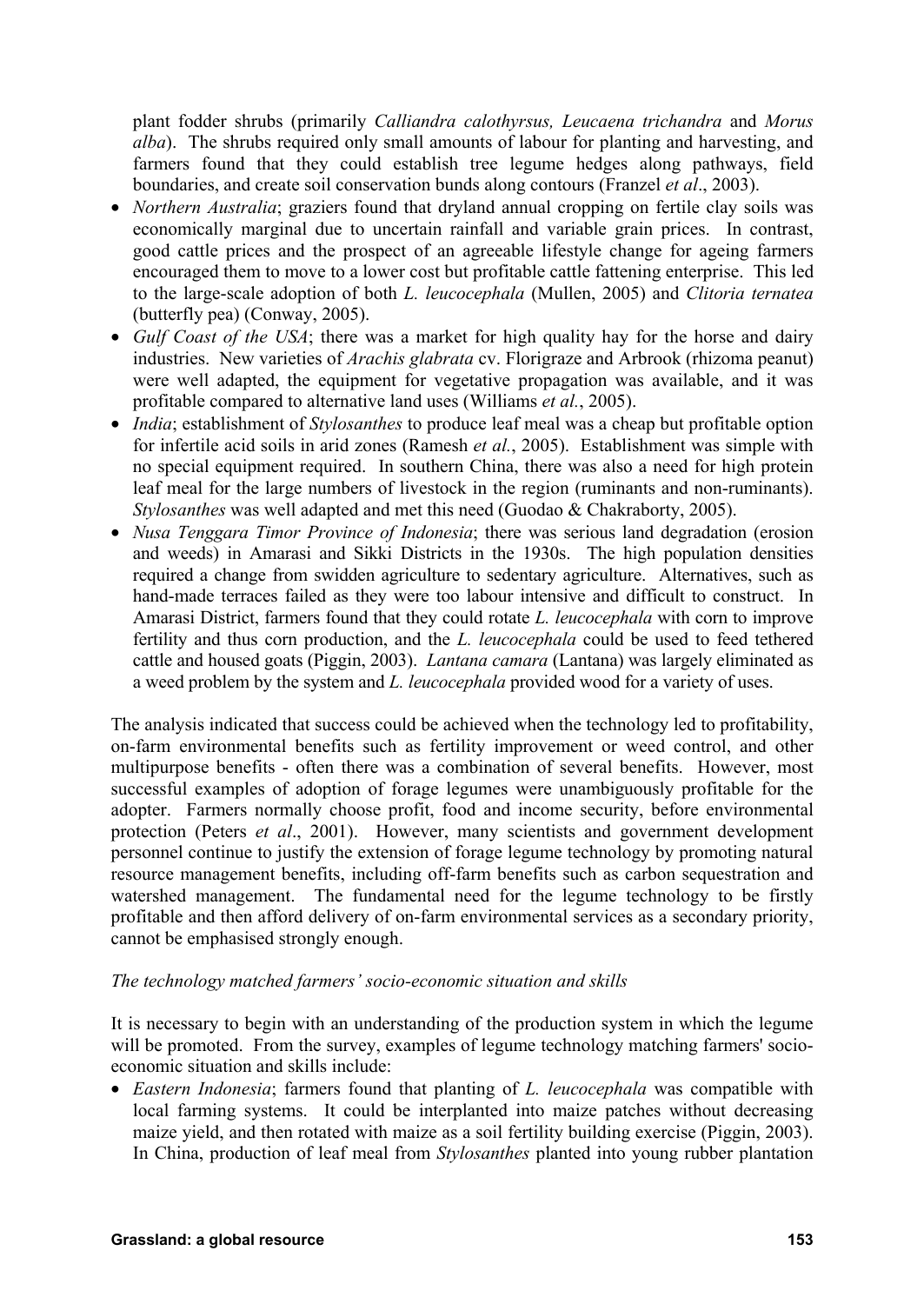forests, or horticultural systems provided an income stream for a large and inexpensive workforce, especially women (Guodao & Chakraborty, 2005).

- *Queensland Australia*; graziers needed an intensive, highly productive pasture beef fattening system, capable of delivering similar weight gains to feedlots in order to meet different market options. Those graziers with previous dryland cropping experience had less difficulty in establishing hedge-rows of *L. leucocephala* than graziers without this experience (Mullen, 2005).
- *Asia*; the introduction of well-adapted *Stylosanthes* spp. into communal grazing lands in Northeast Thailand was an easy low cost strategy that delivered multiple benefits (improved livestock diets and improved land fertility) and was therefore well suited to the socio-economic conditions of the region. While many argue that it is not feasible to improve forage on communal lands due to lack of management (Cramb, 2000; Pengelly *et al*., 2004), it was possible in Thailand due to Government sponsorship of the improvement. Nevertheless, due to overgrazing and changed land use, the benefits of this oversowing strategy have been less than what could be achieved on private land (Phaikaew  $\&$  Hare, 2005). In India, State and Federal Governments and NGOs also had long-running programmes (25 years) of support for revegetation of village commons and watersheds (Ramesh *et al*., 2005).
- *Nepal*; in the mid-hill farming areas, small farm size and intensive cropping practices, coupled with back-yard dairy production, created the socio-economic environment for immediate interest and adoption of *Arachis pintoi* (forage peanut). Farmers in the region were accustomed to vegetative propagation, and there were many niche environments where *A. pintoi* could be planted (Robertson, 2005). In Lombok Indonesia, rice farmers needed to improve the diets of goats and cattle fed rice straw. They found that *Sesbania grandiflora* (sesbania) was tolerant of waterlogging and grew extremely well along the rice bunds without reducing yields of the rice crop. The side branches and leaves were easily harvested for fodder and the main stem was eventually cut to provide timber and poles. Nursing mothers also found *S. grandiflora* to be a nutritious vegetable.

The experiences reviewed in Table 1 also confirm that simple innovations are more quickly adopted than complex ones, e.g. a new variety of *Stylosanthes* was more readily accepted in northeast Thailand (Phaikaew & Hare, 2005) or in northern Australia (Rains, 2005) than a new farming system such as the *L. leucocephala* system in Indonesia (Piggin, 2003), or Australia (Mullen, 2005). After 20 years of R&D into suitable *Stylosanthes* cultivars for the Brazilian savannas, Campo Grande was finally released in 2000. This cultivar overcame earlier difficulties with lack of persistence, susceptibility to anthracnose disease and poor seed production, and by 2004, more than 500 t of seed had been produced and sown on almost 150,000 ha of grass pastures (Fernandes *et al*., 2005).

#### *Partnerships between stakeholders (government, private, farmers) were evident*

All of the successful case studies have involved the formation of critical partnerships between the significant stakeholders (Williams *et al.*, 2005; Conway, 2005). In Nusa Tenggara Timor in Indonesia, local village heads, NGOs, church groups, the Dutch Administration, and government departments all showed great commitment to *L. leucocephala* adoption (Piggin, 2003). Local administrators instituted new regulations creating a favourable policy environment for adoption to proceed. These included (a) enforcement of tethering to replace free grazing; (b) credit provided only to those who agreed to plant *L. leucocephala*; (c) promotion of erosion control programmes; (d) regulations requiring the obligatory planting of *L. leucocephala* (1932 & 1948); and (e) promotion of cattle husbandry in livestock distribution schemes.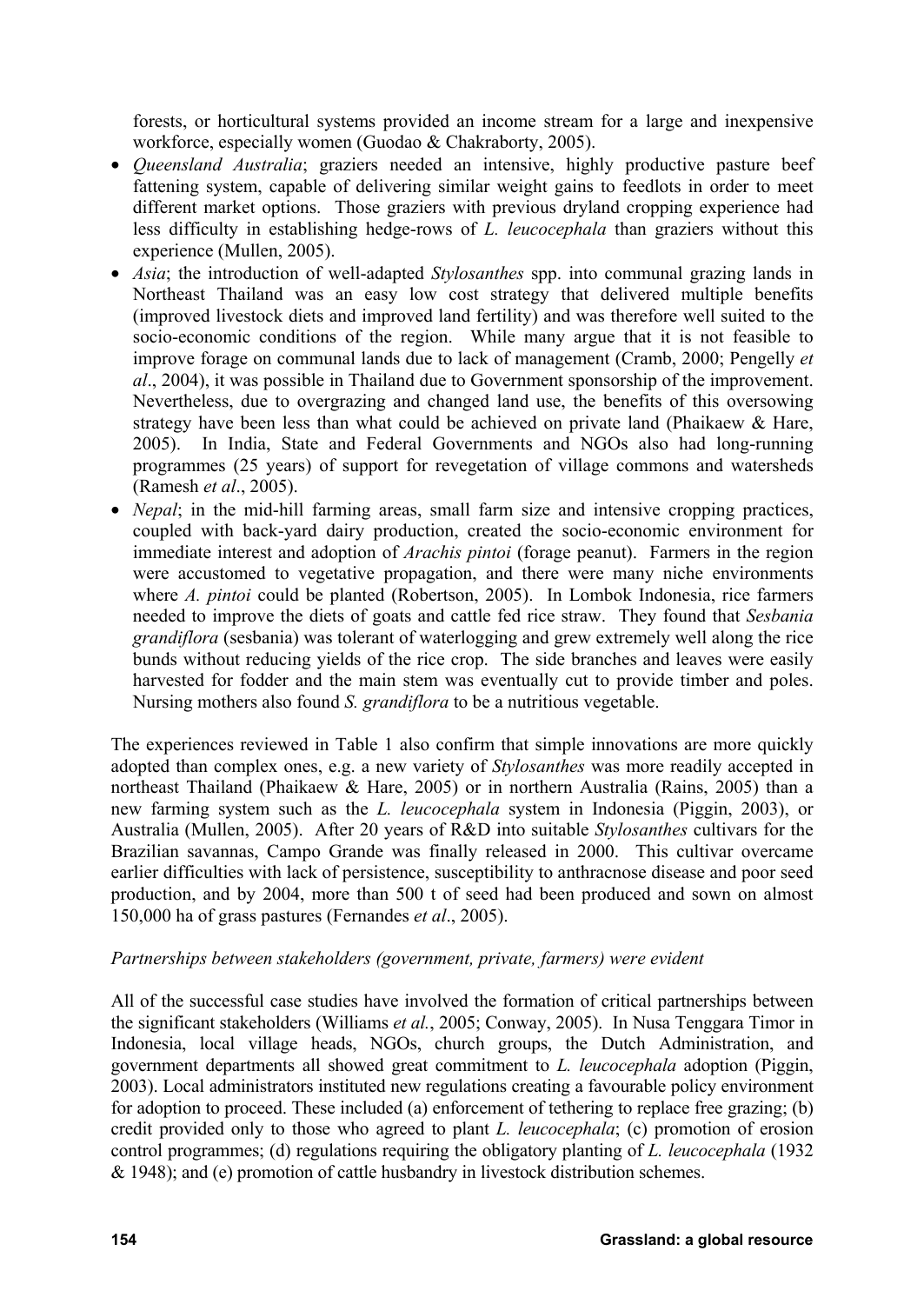| Table 1 Summary of tropical                                    |                                                                                                                                      | forage legume success stories                                                                                                 |                                        |                                     |                                                    |                                                           |                                                         |
|----------------------------------------------------------------|--------------------------------------------------------------------------------------------------------------------------------------|-------------------------------------------------------------------------------------------------------------------------------|----------------------------------------|-------------------------------------|----------------------------------------------------|-----------------------------------------------------------|---------------------------------------------------------|
| Country or<br>region                                           | Species                                                                                                                              | Principal uses                                                                                                                | $(.000 \text{ ha})$<br>planted<br>Area | farmers<br>,<br>Ž                   |                                                    | Seed production Estimated gross benefit<br>(USS,000/year) | Reference                                               |
| West Africa<br>Africa                                          | Vigna unguiculata                                                                                                                    | Multi-purpose food,<br>fodder, soil fertility                                                                                 | 1,400                                  |                                     | $~150,000$ Not available<br>(n.a).                 | n.a.                                                      | Tarawali et al., (2005b)                                |
| West Africa                                                    | Centrosema pascuorum,<br>Aeschynomene hystrix<br>Stylosanthes spp.                                                                   | Legume fodder banks &<br>soil fertility restoration                                                                           | $\overline{19}$                        | 27,000                              | n.a.                                               | 16,500 by 1997                                            | Kristjanson et al., (2004)<br>Tarawali et al., (2005a)  |
| (Kenya, Uganda,<br>East Africa<br>Tanzania,<br>Rwanda)<br>Asia | Calliandra calothyrsus,<br>Leucaena trichandra,<br>Morus alba,<br>Sesbania                                                           | Cut and carry for dairy cow $\sim$ 4 M m<br>fuelwood, erosion control<br>& goat production,                                   | of hedges                              | >40,000                             | n.a.                                               | 2,22                                                      | Franzel & Wambugu, (2005)                               |
| Southern China                                                 | cv. Graham & CIAT184)<br>Stylosanthes guianensis                                                                                     | Leaf meal, agroforestry,<br>erosion control<br>green manure,                                                                  | $>200$                                 | >30,000                             | sold by farmers<br>including seed<br>$20$ t/yr not | 22315                                                     | Guodao & Chakraborty, (2005)<br>Phaikaew et al., (2004) |
| Thailand                                                       | Stylosanthes guianensis<br>Stylosanthes hamata<br>Stylosanthes humilis<br>(cv. Khon Kaen),<br>$(cv. \text{CAT}184)$<br>(cv. Verano), | Forage for cattle, dairy cow >300<br>and buffaloes; cut & carry<br>communal and private<br>and grazing; roadside,<br>pastures |                                        | ~12,000                             | since 1976<br>4500 t                               | $-750$                                                    | Phaikaew & Hare, (2005)                                 |
| India                                                          | Stylosanthes guianensis<br>Stylosanthes hamata,<br>Stylosanthes scabra,                                                              | Revegetation of wastelands $>250$<br>for erosion control and<br>fodder                                                        |                                        | >5000                               | 800 t/уг                                           | >160/ha for stylo seed                                    | Ramesh et al., (2005)                                   |
| Tenggara Timor<br>Indonesia (Nusa                              | Leucaena leucocephala                                                                                                                | Erosion control, forage for<br>cattle, wood production                                                                        | 70-93                                  | n.a.                                | n.a.                                               | n.a.                                                      | Piggin, (2003)                                          |
| (Lombok)<br>Indonesia                                          | Sesbania grandiflora                                                                                                                 | Cut & carry forage                                                                                                            | n.a.                                   | 65,000                              | Transplanted<br>seedlings                          | n.a.                                                      | Dahlanuddin et al., (2005)                              |
| Nepal                                                          | Arachis pintoi                                                                                                                       | Cut & carry forage, cover<br>cropping, erosion control<br>ley farming                                                         | n.a.                                   | $\sim\!\!20,\!000$<br>since<br>1999 | Vegetatively<br>propagated                         | n.a                                                       | Robertson, (2005)                                       |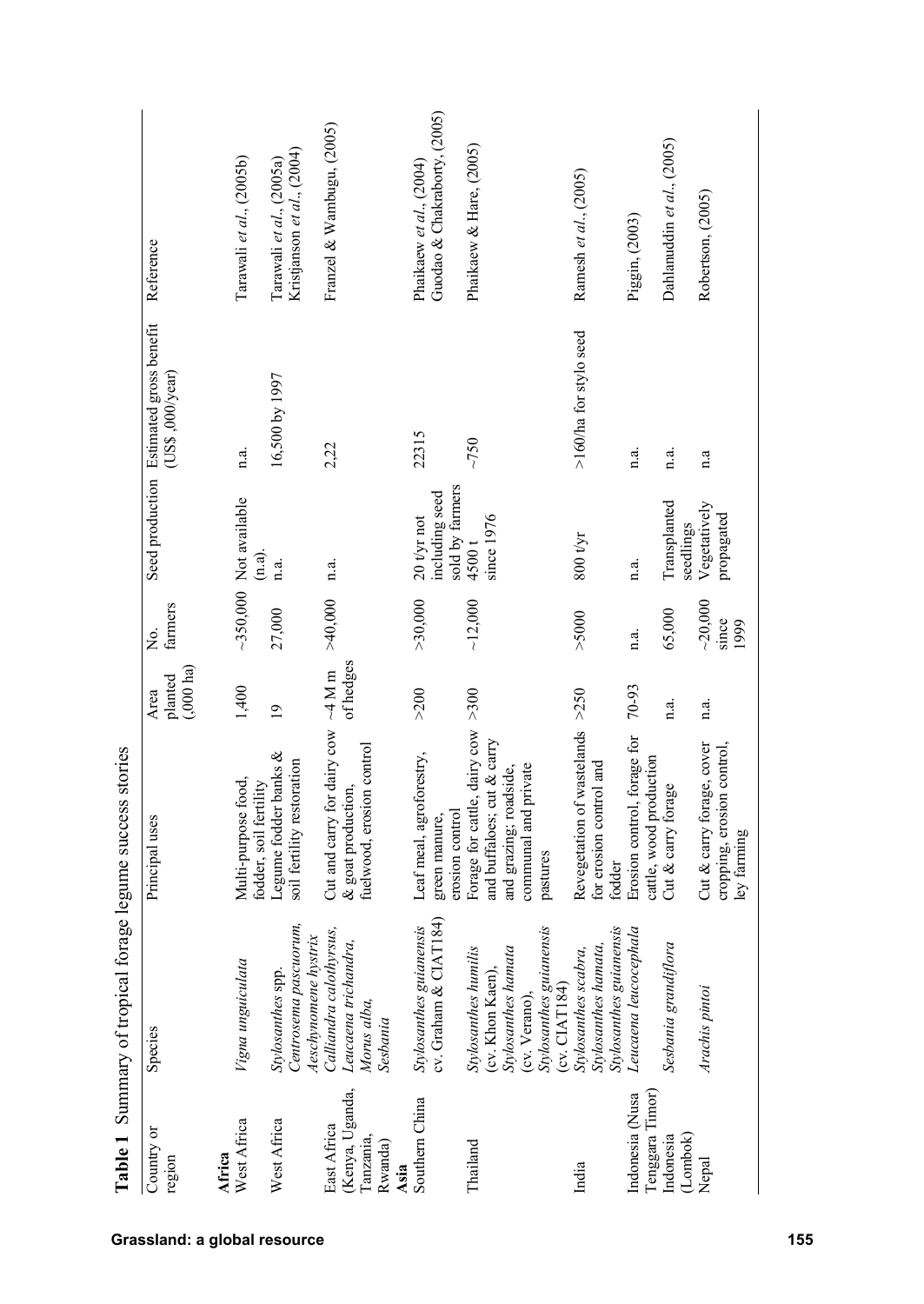| Table 1 Continued Summar                                     |                                                                   | y of tropical forage legume success stories          |                                                |               |                             |                                                                     |                                      |
|--------------------------------------------------------------|-------------------------------------------------------------------|------------------------------------------------------|------------------------------------------------|---------------|-----------------------------|---------------------------------------------------------------------|--------------------------------------|
| Country or<br>region                                         | Species                                                           | Principal uses                                       | $(.000 \text{ ha})$<br>planted<br>Area         | farmers<br>Ż. |                             | Seed production Estimated gross benefit<br>$(USS, 000/\text{year})$ | Reference                            |
| Australasia<br>Queensland,                                   | Leucaena leucocephala                                             | Grazed pastures                                      | 100                                            | 400           | $~10$ t/yr                  | $\overline{c}$                                                      | Mullen, (2005)                       |
| Queensland,<br>Australia                                     | Clitoria ternatea                                                 | Grazed pastures                                      | $\overline{100}$                               | 500           | 300t/уг                     | $-900$                                                              | Conway, (2005)                       |
| N. Territory,<br>Australia                                   | Centrosema pascuorum                                              | Hay and pellet production                            | 5 sown                                         | 100           | $35$ t/yr                   | 2,844                                                               | Cameron, (2005)                      |
| N. Australia<br>Australia                                    | Stylosanthes hamata<br>Stylosanthes scabra,                       | Grazed pastures                                      | up to 3,000<br>naturalised<br>~1,500<br>yearly | n.a.          | n.a.                        | $-30,000$                                                           | Rains, (2005)                        |
| Latin America                                                |                                                                   |                                                      |                                                |               |                             |                                                                     |                                      |
| Brazil                                                       | Stylosanthes capitata<br>(cv. Campo Grande)<br>S. macrocephala    | Grazed pastures                                      | >150                                           | n.a.          | since 2001<br>$1005<$       | n.a.                                                                | Fernandes et $al$ , $(2005)$         |
| in Amazonian                                                 | Brazil (Acre State Pueraria phaseoloides                          | reclamation of degraded<br>Grazed pastures,          | 480                                            | 5400          | 25 t/yr                     | $-33,000$                                                           | Valentim & Andrade, (2005a)          |
| Brazil (Acre State Arachis pintoi<br>in Amazonian<br>region) | (cv. Belmonte)                                                    | reclamation of degraded<br>Grazed pastures.<br>areas | 65                                             | ~1000         | $100$ t/yr of<br>vegetative | $-4,000$                                                            | Valentim & Andrade, (2005b)          |
| Colombia<br>region)                                          | Forage peanut<br>(Arachis pintoi)                                 | Grazed dairy brachiaria<br>pastures<br>areas         | 3                                              | 100           | material<br>$a$ .           | n.a.                                                                | Lascano et $al$ ., $(2005)$          |
| Florida<br>USA                                               | Arachis glabrata                                                  | Hay production, grazed                               | ${}^{\circ}$                                   | n.a.          | Vegetatively                | 7,000                                                               | Williams et al., (2005)              |
| Florida                                                      | Aeschynomene americana, Grazed pastures<br>Desmodium heterocarpon | pastures, ornamental turf                            | 65 & 14                                        | 750 &<br>200  | 60 & 4 t/yr<br>propagated   | 2,400 & 540                                                         | Sollenberger & Kalmbacher,<br>(2005) |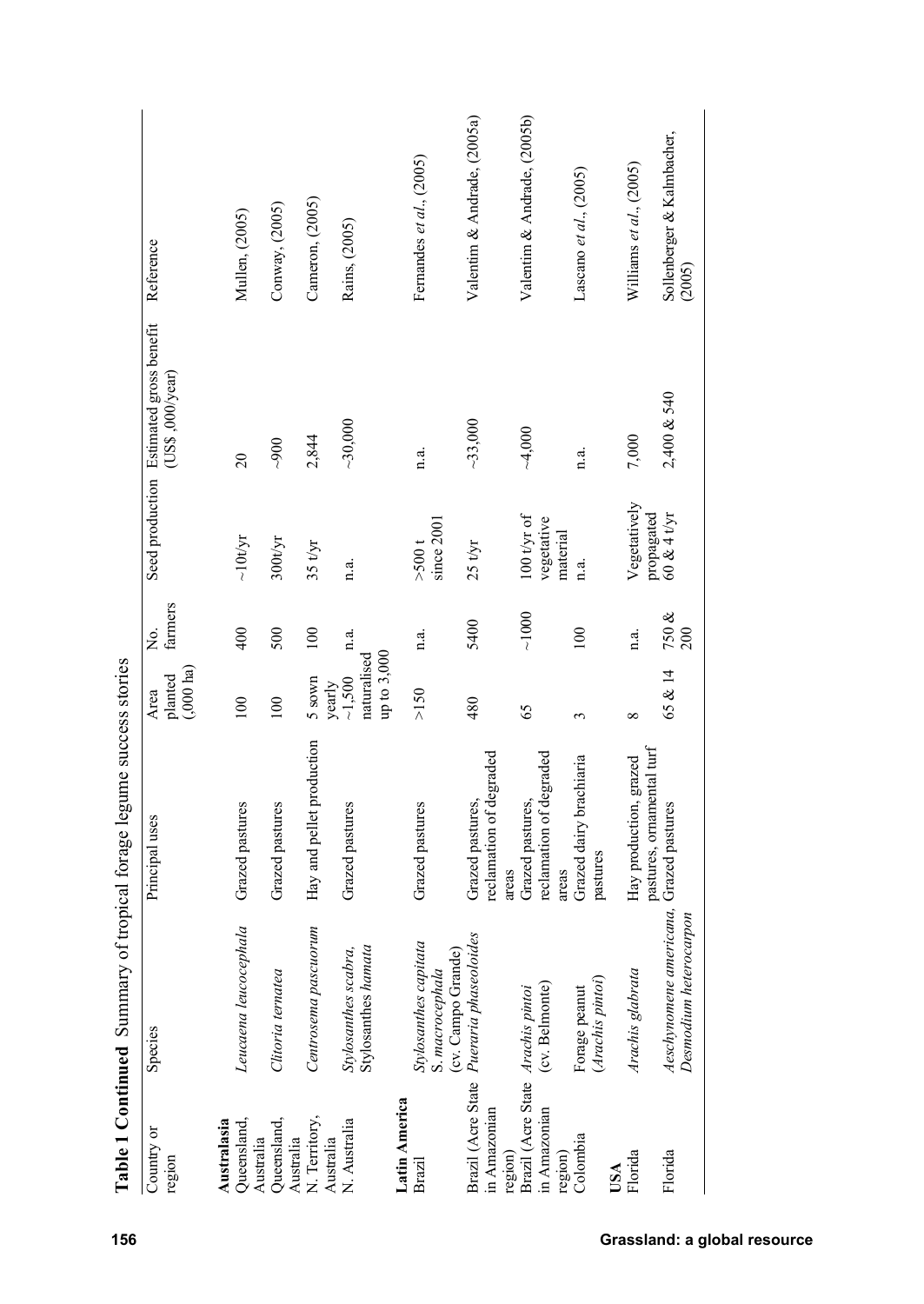Partnerships that integrated a mechanism for supply of good quality seed at a reasonable price were essential for success (Kristjanson *et al.,* 2004). Similarly, where successful adoption involved vegetatively propagated species such as *Arachis* spp. (Robertson, 2005; Williams *et al*., 2005; Lascano *et al*., 2005), an accessible supply of planting material was essential. In some developing countries, legume seed production was achieved by contracting smallholder farmers to produce the seed for government or NGO groups. This approach was first used in the 70s in northeast Thailand to produce seed of *Stylosanthes humilis* (Wickham *et al*., 1977), and was consolidated by continuing support from the Thai Government for a further 25 years (Phaikaew & Hare, 2005). Approximately 4,500 t of seed have been produced since the scheme commenced (Phaikaew & Hare, 2005). Seed is now exported as well as being purchased for local programmes, and there are farmer to farmer seed sales. Seed producers exported 3 t of *S. guianensis* CIAT184 and 8-9 t *S. hamata* cv. Verano in 2002 and 2003 (Phaikaew *et al*., 2004). A 'Thai club of seed producers' was formed to handle production and marketing. The Department of Land Development assists with monitoring of seed quality and testing, seed marketing, and seed packaging and storage. Successful contracting of seed production to smallholders has also occurred in India where Government has supported *Stylosanthes* seed production (Ramesh *et al.*, 2005); in Bolivia where the NGO Empresa de Semillas Forrajeras SEFO – SAM has supported production of a variety of legume species for export (G. Sauma, *pers. comm*.); and in Benin where purchase of *M. pruriens* seed from farmers by the NGO Sasakawa Global occurred (Douthwaite *et al*., 2002). However, partnerships that link smallholder seed production with the private sector should be sought to provide long-term continuity of seed supply.

For broadacre plantings, such as are found in Latin America, the USA and Australia, seed production is normally handled by specialist private seed merchants (Conway, 2005; Williams *et al*., 2005; Mullen, 2005). Lack of reliable seed supply has limited adoption of *Stylosanthes* spp. in Brazil, *Centrosema pascuorum* in the Northern Territory of Australia, and *Arachis pintoi* in Colombia (Lascano *et al*., 2005). Andrade *et al*., (2004) reported that release of new *Stylosanthes* cultivars with high seed yield potential was vital, in order to gain the support of seed producers in Brazil. The seed company that marketed the *Stylosanthes* variety Mineirão from 1996, found that low seed yields, and consequent high market prices, led to a relatively large number of buyers purchasing small amounts of seed. Consequently from 2000, the seed firm mixed Mineirão and Campo Grande (1:3) as a strategy to facilitate sales of Mineirão.

Partnerships with researchers were also an integral part of the successful case studies. Researchers needed to be available to solve problems and progress the technology. In Kenya, researchers have introduced new species (*Leucaena trichandra* and *Morus alba*) to reduce farmers' dependence on *Calliandra calothyrsus* (calliandra). Diversification is important for minimising the effect of a pest or disease attack on any one species, and also for providing a more balanced feed ration (Franzel *et al*., 2003). In Australia, the beef industry is supporting the breeding of a psyllid resistant *Leucaena* spp., and research into the management of subclinical DHP toxicity, which was recently observed in Queensland cattle herds (Mullen, 2005). Cramb (2000), agreed that successful adoption occurred where there was a timely formation of a 'flexible' coalition of key stakeholders, whose interests converge sufficiently so that their joint resources focus on achieving the adoption outcomes.

#### *Long-term commitment of key stakeholders*

Most successful case studies have occurred over a long time period e.g. 10-50 years (Shelton *et al*., 2000). In central Kenya, 10 years elapsed between the start of the first on-farm trial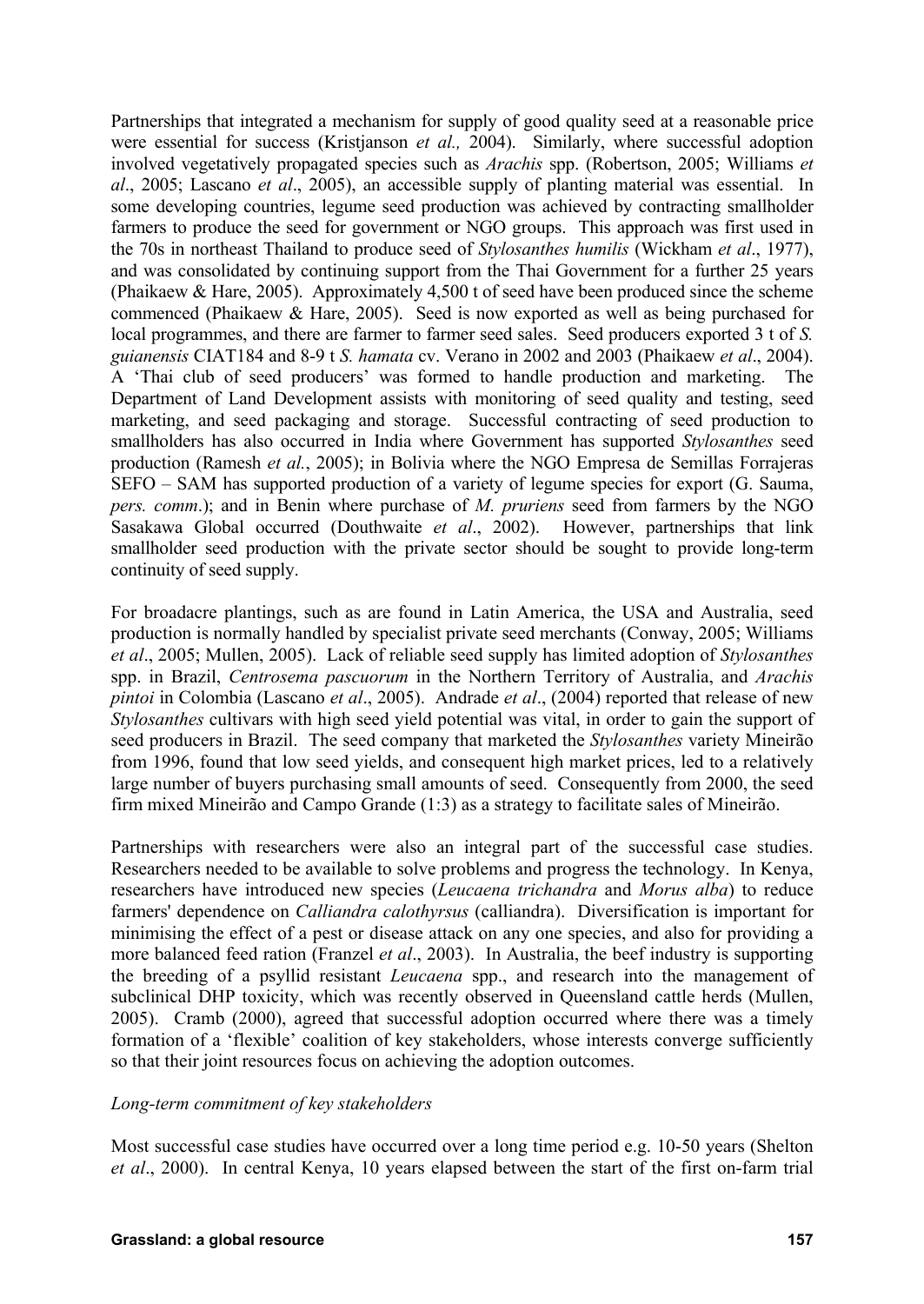and the wide-scale uptake of fodder shrubs by farmers. Elbasha *et al*. (1999) noted that realisation of benefits from use of tropical legumes took at least 15 years in West Africa and at least 20 years in Australia. Kristjanson *et al*. (2004) indicated that 20 years were needed to extend the results of *Vigna unguiculata* research in Nigeria. Strategies that have immediate and profitable short-term benefits will be favoured. This was the case with milk production systems in Kenya where adoption of *Calliandra* occurred relatively quickly as dairy producers responded to the immediate increase in milk yield and the opportunity to reduce their use of expensive concentrates. In Brazil, *Arachis pintoi* was quickly adopted in the Amazon due to the introduction of environmental regulations preventing more clearing of forested lands.

Successful adoption was also associated with dedicated champions who were willing to commit their time to achieving a successful outcome (Williams *et al*., 2005; Conway, 2005; Mullen, 2005; Ramesh *et al*., 2005). Examples include northeast Thailand where interest in the promotion of *Stylosanthes* commenced in the 1970s with Thai, New Zealand and Australian input. This was followed by World Bank support, and now Japanese support. A key factor was the continuing support from the Thai Department of Livestock Development, and consistent support from key individuals. Such sustained donor support is critical to ensuring the success of the technology.

## **Farmer centred research and extension programs were implemented**

Many workers have pointed to the need for a close interactive working relationship with farmers in order to achieve adoption. Horne *et al*. (2000) were critical of the lack of participatory involvement with farmers during 40 years of forage development programmes in southeast Asia. They proposed an intensive interactive programme of discussion, interviews and on-farm trials jointly conducted with farmers to identify the best solutions to problems identified by the farmers. Tuhulele *et al*. (2000) reporting experiences using Participatory Rural Appraisal (PRA) tools found that careful selection of participating farmers was important and that good facilitation and communication skills with farmers were essential. However, a flexible approach is necessary so that farmer innovations can be absorbed into the technology recommendations and passed on. Further improvements occurred as farmers experimented with the technology, e.g. in Kenya, researchers encouraged farmers to conduct their own experiments, called 'farmer-designed trials', in which farmers planted *Calliandra* as they wished. Several important lessons emerged from these trials, and were incorporated into extension recommendations, including planting in different niches and planting *Calliandra* between rows of *Pennisetum purpureum*, and between *Grevillea robusta* trees along field boundaries.

Braun & Hocdé (2000), referred to the need to change the orientation of existing R&D structures and to develop sustainable community based research capacity. This has happened in northern Australia where graziers have the major say in establishing priorities for research expenditure in the northern Australian beef industry (via the Northern Australia Beef Research Committee). A network of *Leucaena* growers has formed 'The *Leucaena* Network', and has played a major advocacy role promoting research, negotiating with government agencies regarding environmental issues, and conducting training courses for growers.

Within the participatory framework, it was important to ensure that accurate and practical information on the technology was readily available and transmitted to farmers using an appropriate vehicle. Wortman & Kirungu (2000), considered that smallholder farmers in sub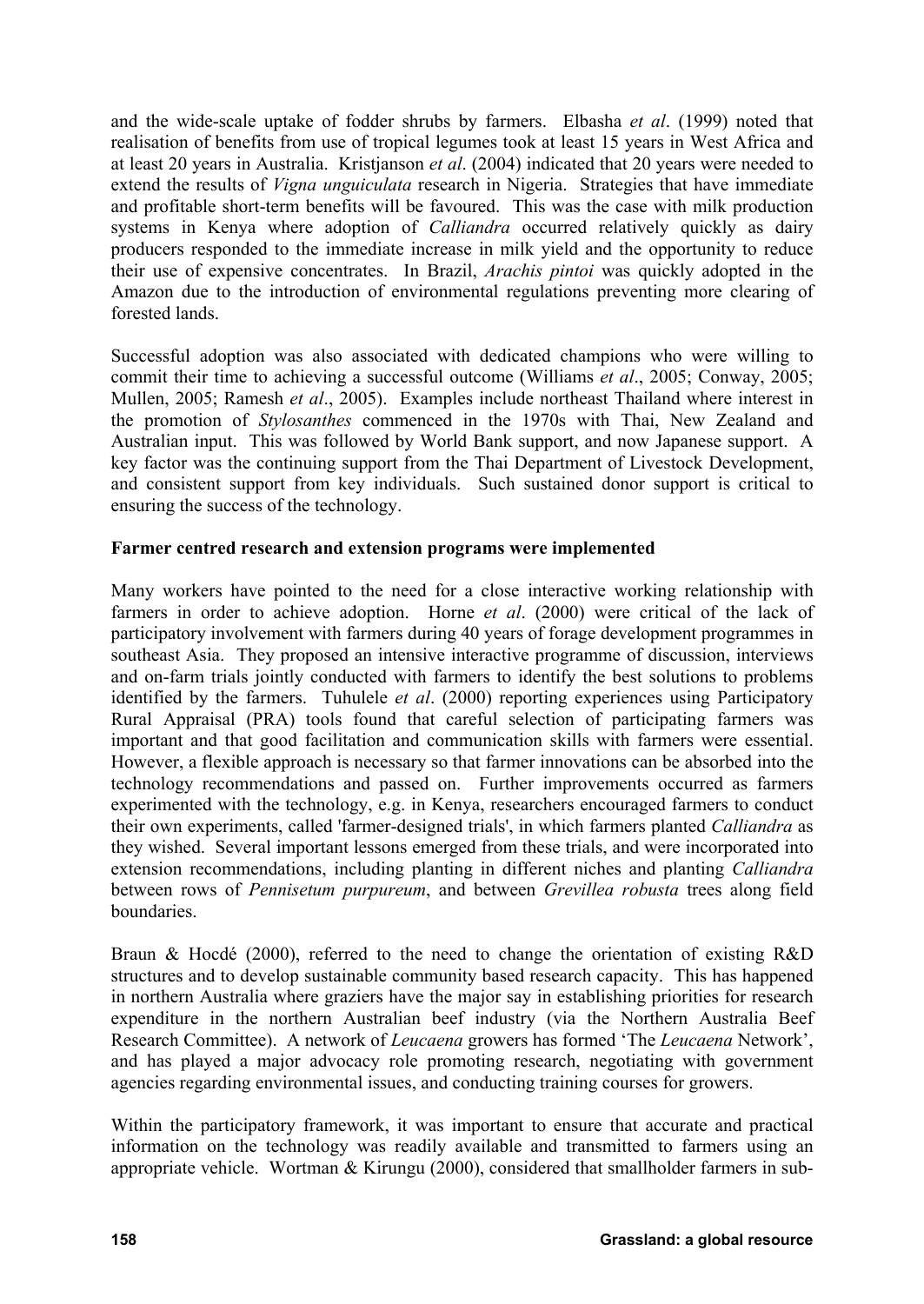Saharan Africa were influenced by government extension services, neighbours, relatives, schools and radio. Ndove *et al*. (2004) reported that adoption of legumes in maize cropping systems was assisted by training, demonstrations, tours and on-farm experiments. In Australia, the five most important information sources for graziers were rural newspapers, local Department of Agriculture, national radio, neighbours and stock & station agents (Anon., 2004).

#### **Issues and opportunities for the future**

#### *Relevance of tropical legumes to future livestock production*

The future of the tropical ruminant livestock sector seems assured with predictions of continuing strong demand for livestock products due to population increase (Kristianson *et al.,* 2004), and to an increasingly prosperous middle class in developing countries. It will be the integrated crop-livestock smallholder systems of Africa and Asia, and to a lesser extent Latin America, that will be the major suppliers of meat and milk (Delgado *et al*., 1999). However, production systems will need to intensify to meet demand for higher quality products, while remaining environmentally sustainable. In Africa, there is a move from pastoralism to sedentary farming, requiring greater inputs and a more sustainable production system (J. Lenné, *pers. comm*). In Asia, smallholder livestock farmers are moving from herding systems to tethering systems, or to intensive penned animal systems that require cutand-carry forage (Fujisaka *et al.*, 2000). Most are planting high yielding grasses to supplement dry season crop residues, and many now purchase feed concentrates to supply protein, energy and minerals thereby improving productivity, especially milk production. As production systems intensify, the inability of farmers to adequately feed their livestock year round will be even more important. The outstanding value of legumes in general and of *Calliandra* in particular is needed to meet this dry season feed gap, with the additional benefit of increased intake of associated poor quality roughage (Shelton, 2004b). It is not surprising that tree legumes figure strongly among the successful case studies. They are multipurpose, and their superior rooting depth delivers excellent water use efficiency and drought tolerance (Shelton, 2004a).

Similarly the broad-scale grazed tropical grass pastures in Australia, Southern USA, and Central and South America will neither be productive or stable unless their N-nutrition is maintained. Declining N status leads to reduced productivity, reduced pasture vigour and weed invasion. Whilst use of inorganic N is feasible in the southern USA (Sollenberger  $\&$ Kalmbacher, 2005), it is less economically attractive in Australia, Africa, and Latin America.

There is an emerging and significant role for legumes as a protein supplement to reduce reliance on expensive concentrates (Franzel & Wambugu, 2005), which often account for a high proportion of direct costs. Related to this is a rapidly increasing demand for legume hay and leaf meal. This is happening in India (Ramesh *et al*., 2005), China (Guodao & Chakraborty, 2005) and in Latin America (Peters & Lascano, 2003).

## *Are we short of adapted legumes?*

A considerable amount of adaptation research has already been completed (Pengelly *et al*., 2004), although there remains a continuing need for germplasm evaluation and genotype X environment studies to better understand the range of environmental niches for legume accessions (Peters & Lascano, 2003). Databases are available, e.g. the CIAT Forage Database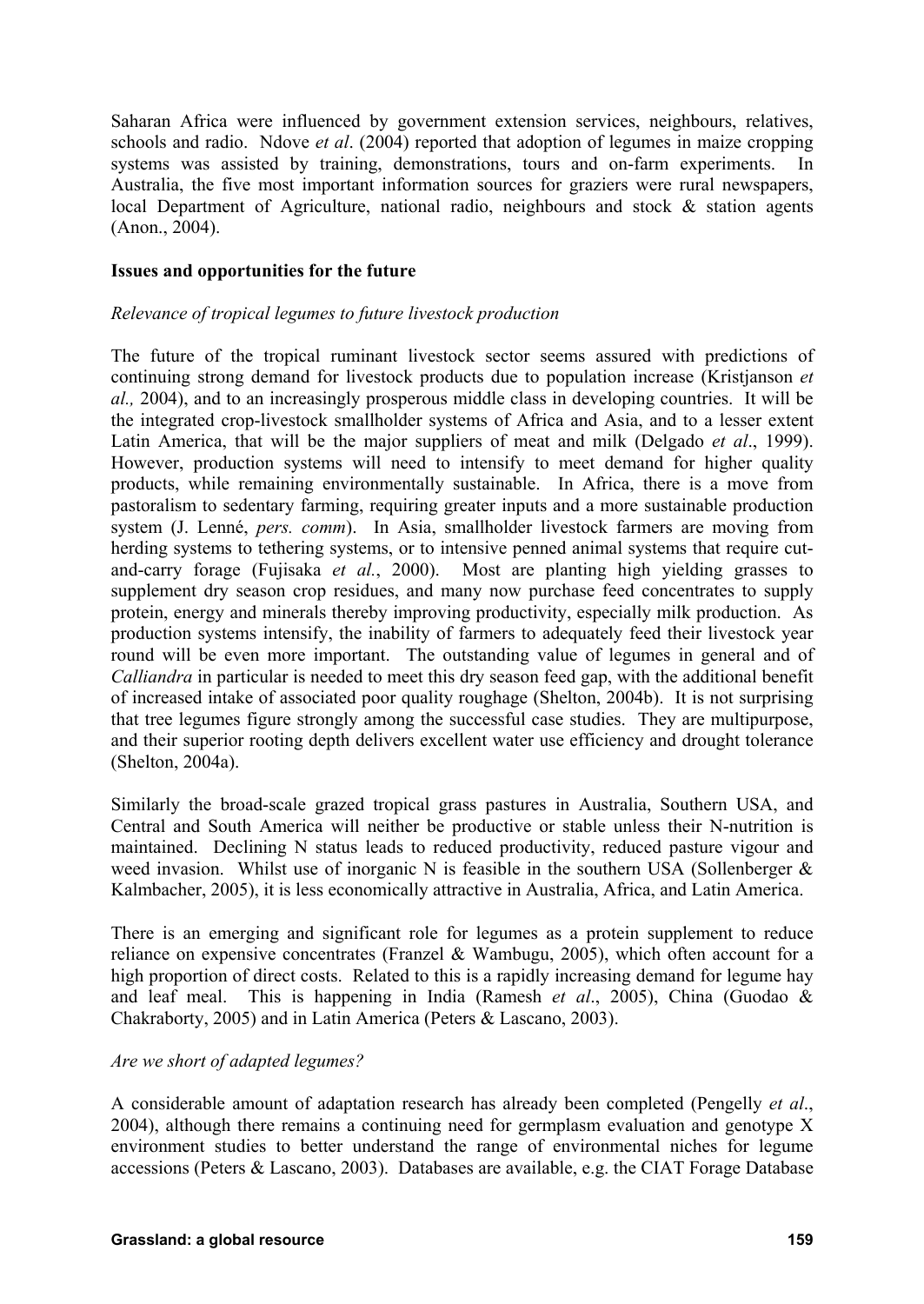(Barco *et al*., 2002) and SoFT (Selection of Forages for the Tropics) (Pengelly *et al*., 2005). The web sites of FAO (http://www.fao.org/) and PROSEA (Plant Resources of Southeast Asia) (http://www.prosea.nl/) have species information; and documentation describing the characteristics of a large number of tropical forage legumes is available (Horne & Stür, 1999). Data on forage adaptation and farmer preference have been linked to a GIS system, based on biophysical and socio-economic data for different regions (Peters *et al*., 2000). It is hoped that it will be possible to extrapolate the forage adaptation data to new regions, by inputting information on production system, market access, and social preference into the GIS-based tool.

There are many accessions of legumes currently in world germplasm banks, although this resource is under threat due to lack of adequate funding (Maass & Pengelly, 2001). It is vital that the capability to identify new varieties to meet the continuing challenges of pests and diseases is retained, and that there is access to new accessions for niche environments. On occasion, discarded accessions have become relevant, due to the changed circumstances of farmers, e.g. the success of *Clitoria ternatea* cv. Milgarra as a ley legume to restore nitrogen fertility in cropping lands in central Queensland occurred many years after it was first evaluated (Conway, 2005).

In recent years there has been increasing interest in indigenous species as an alternative to introducing exotic species. There are many reasons for this trend: (a) farming communities have detailed knowledge of their use and value, (b) there are ecological and conservation advantages in using indigenous species, and (c) there is a risk of unwanted weed invasion from exotic species. Indigenous forage tree species have generally been used for subsistence feeding rather than commercial systems. Exotic species are usually more vigorous, and produce higher yields than indigenous species, as they have been carefully selected for use as forage and removed from the challenge of pests and diseases present in their native range (Shelton, 2004). Roothaert & Franzel (2001), noted that most fodder tree screening programmes in Africa involved exotic species, but that the local species offer great potential. The challenge is to find trees that can be propagated easily, are highly nutritious, and can be pruned intensively.

#### *Seed production strategies*

Most authors of successful case studies cite the need for readily available cheap seed or planting material of good quality. The use of smallholders for contract growing of seed has worked well in many developing countries. Small-scale production of legume seed has successfully matched the skills and resources of smallholder farmers, and has often involved rural women in seed harvesting and cleaning. Nevertheless, in Kenya despite high adoption of fodder trees, seed marketing is still problematic. Commercial firms have not shown interest in marketing seed, and individual seed growers find it difficult to link with potential buyers, who are usually smallholder farmers interested in buying minute quantities. Many NGOs give away free seed and this is a disincentive for farmers interested in selling seed. However, researchers can facilitate seed marketing in several ways: a) by helping producers to produce high quality seed, b) helping producers link with merchants in areas of high demand, and c) helping merchants to sell seed in small packets (Russell  $\&$  Franzel, 2004). There is a need to improve the linkages between smallholder seed production and the private seed sector, to ensure long-term continuity of seed supply. Improved levels of adoption will help overcome the problem of low market volume for legume seed, thus encouraging private seed merchants to make investments.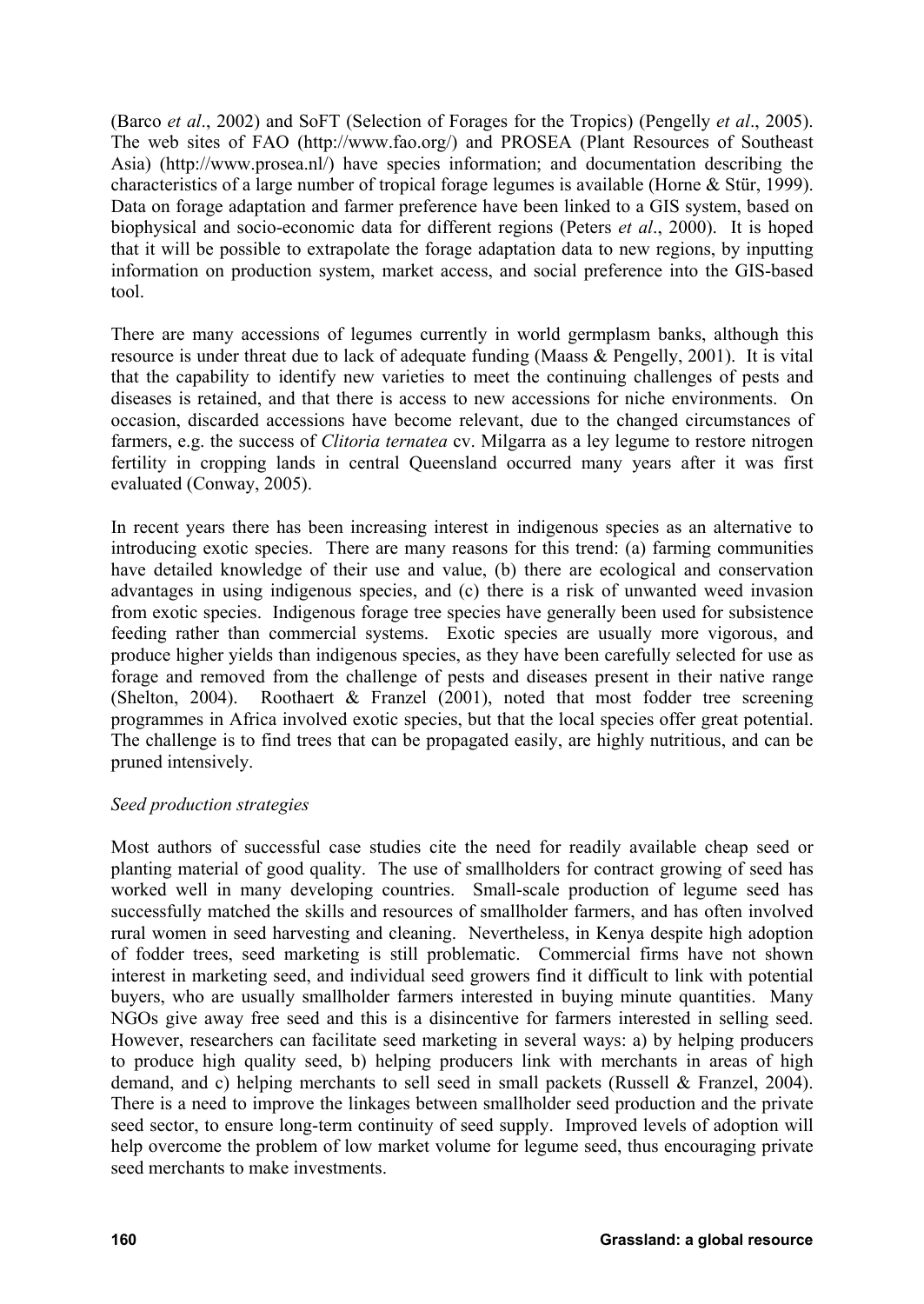In developed countries, a reliable supply of high quality affordable seed is similarly crucial to successful adoption (Conway, 2005; Mullen, 2005; Rains, 2005; Sollenberger & Kalmbacher, 2005). A number of constraints continue to hamper seed production and distribution from private seed companies including: variable environmental conditions affecting production; and variable economic conditions affecting demand (especially export demand); and declining R&D into new varieties. Miles (2001) reported that EMBRAPA (Centro da Empresa Brasileira de Pesquisa Agropecuária) and Unipasto (an association of Brazilian pasture seed firms) are collaborating to ensure pasture seed supply in the region.

#### **Who is best qualified to implement adoption projects?**

There is considerable debate concerning the respective roles of farmers, technology researchers, socio-economists, and other stakeholders in the adoption process, and the relative contributions that can be made by a traditional scientific approach and by participatory approaches. In reality, the prime movers of adoption programmes will vary. It is often not the local extension service, but may be a farmer organisation, a university, or locally or internationally funded R&D agencies (Braun & Hocdé, 2000). A major problem for all those wishing to promote the use of forage legumes is declining resources, and especially the declining number of pasture scientists in national and international agencies trained in tropical pasture science R&D. Andrade *et al*. (2004) report that CIAT and national Research agencies in Latin America have reduced their forage research budgets. The number of Australian pasture researchers has declined dramatically over the past decade. Given the increased demand for livestock products, and the clear evidence that poor animal nutrition is the major factor limiting productivity, the need to ensure sustainability of more intensive production systems, national and international agencies will need to increase their investment in education, training, research and extension of tropical pastures if the potential is to be realised.

#### *Scale-up and sustainability*

Scientists and development workers are often involved in developing and demonstrating technologies at a small-scale. Scaling-up to large numbers of farmers involves working across villages, districts and provinces. This requires alliances with a multitude of institutions working with farmers, many of which will have limited expertise on forages. The use of expert decision support systems such as SoFT - a database and selection tool for identifying forages adapted to local conditions in the tropics and subtropics, and the linked GIS-based CaNaSTA (Crop Niche Selection for Tropical Agriculture) may assist in this regard. However, these computer tools cannot replace the long-term experience of forage agronomists. Fliert *et al*. (2000) stated that participatory activities are often characterised by intensive guidance processes, which may limit capacity for up scaling. Tuhulele *et al*. (2000) recommended an intensive process of interaction with participating farmers using Participatory Research Appraisal (PRA) approaches, but these approaches can create problems in up scaling to new regions due to the heavy involvement of farmers and researchers in the process of promoting the technology (Horne *et al*., 2000). Some technologies, e.g. maize varieties, spread easily across an area, many fodder legumes require more facilitation because they are 'information-intensive' and involve the learning of new skills. The building of partnerships and coalitions of a range of stakeholders, such as government agencies, NGOs, church organisations, community groups, farmer groups and schools, is the key to successful up scaling (Franzel *et al*., 2003).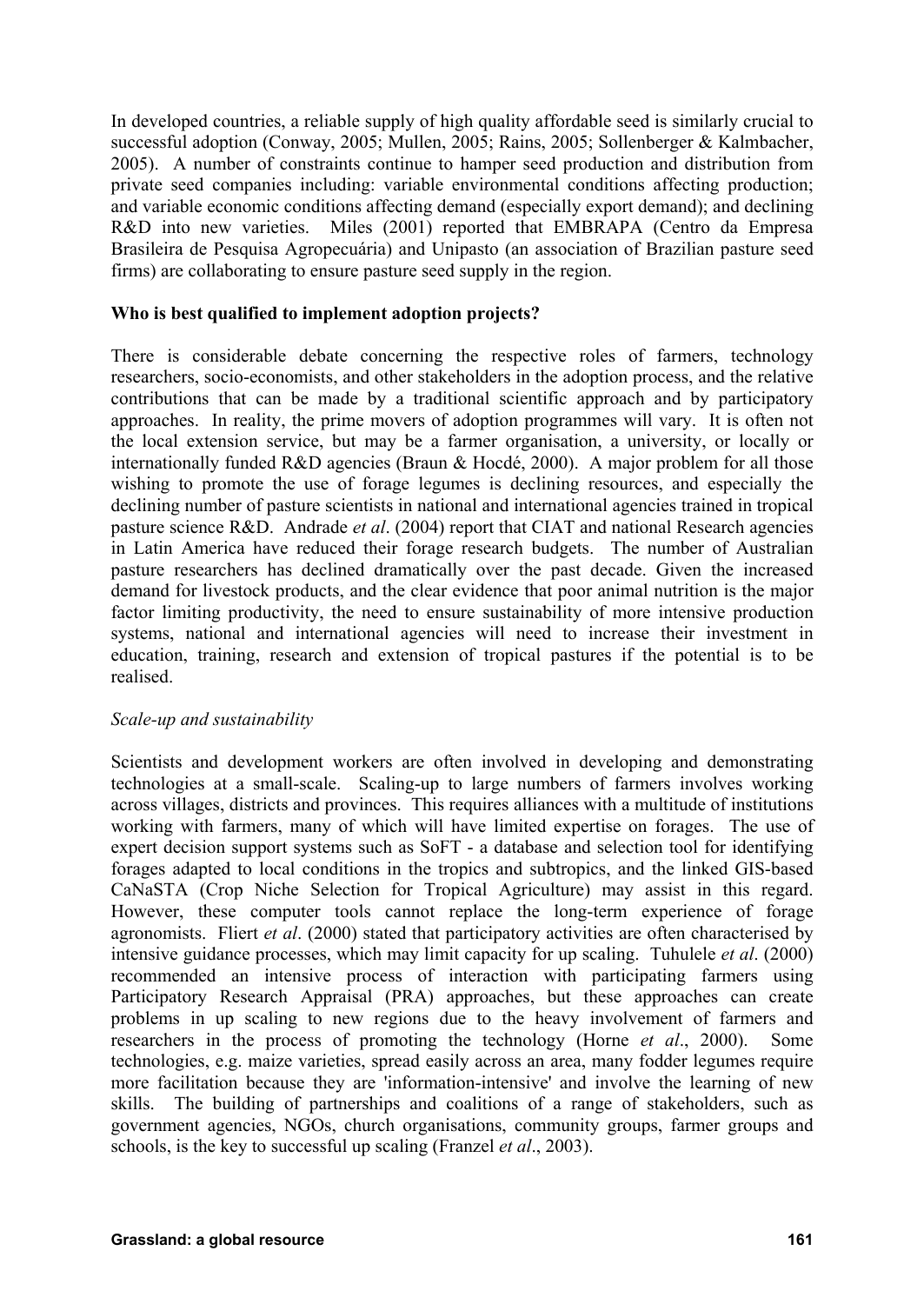Sustaining scaling up and the adoption process is not always possible. *Mucuna* was adopted by >10,000 hillside farmers in Honduras and several thousands of farmers in Guatemala and Southern Mexico. It was used as a relay crop with maize, delivering benefits for soil fertility, soil structure and weed suppression (Peters *et al*., 2001). However, due to farms becoming smaller and tenure less secure, much of this policy was reversed. Growth in the cattle industry reduced the area of land available for landless peasant to use the *Mucuna*-*Zea mays* rotation, and *Zea mays* became less attractive relative to other crops and off-farm employment opportunities (Neill & Lee, 2001). In Florida, the availability of cheap nitrogen for use on Nfertilised grass and other more profitable land use options has diminished grazier interest in use of forage legumes (Sollenberger & Kalmbacher, 2005). Market failures and problems with the legume technology can cause the technology to fail. For these reasons, the long-term sustained involvement of researchers to address technical problems is crucial for successful adoption.

## **Computer modelling**

There is much controversy over the role of computer tools for promoting adoption. Pengelly *et al*. (2003) argued that simulation modelling combined with socio-economic research would improve adoption. A simulation model assessing year-round feeding strategies for smallholder crop-livestock systems is being developed by ILRI and their partners (Domingo, 2004). The software enables forecasting of livestock performance under varying feeding and management conditions. A similar strategy is being pursued by ACIAR in southern Africa, south Sulawesi and Indonesia, where an integrated livestock, crop, horticultural and economic model of smallholder systems is being developed.

However, there is concern that the use of computer tools as an aid to generate adoption options for forages in smallholder crop-livestock systems is a high-risk strategy. It may not be possible to achieve a credible, robust model for the smallholder farmers of Africa, Asia and Latin America, because of lack of technical information for the diversity of situations and the high skill levels and sustained commitment needed to develop and support effective models. It is concluded that computer modelling is not going to be an important contributor to improved adoption outcomes. Instead, it is vital that development workers continue to engage with rural communities in relevant and practical ways, especially since the number of professionally trained forage scientists is declining.

## **Conclusions**

Although adoption of tropical legumes worldwide has been less than anticipated, there have been notable adoption successes, especially in Asia and Australia, and to a lesser extent in Brazil. Where data were available the economic returns from adoption have been significant. Successful legumes have included *Stylosanthes*, tree legumes and niche legumes, such as forage *Arachis* species. Their characteristics varied greatly, but with some exceptions, they demonstrated persistence, vigour and longevity under grazing or cut and carry systems, ease of establishment (with the exception of *Leucaena*), and either high seed yield or ease of vegetative propagation. They delivered profitability and multipurpose benefits to farmers, including on-farm environmental benefits.

Meeting the needs of farmers was the most significant factor leading to successful uptake of tropical forage legume technology. Other factors vital to successful adoption were (a) the building of a coalition of relevant partnerships, (b) understanding the socio-economic context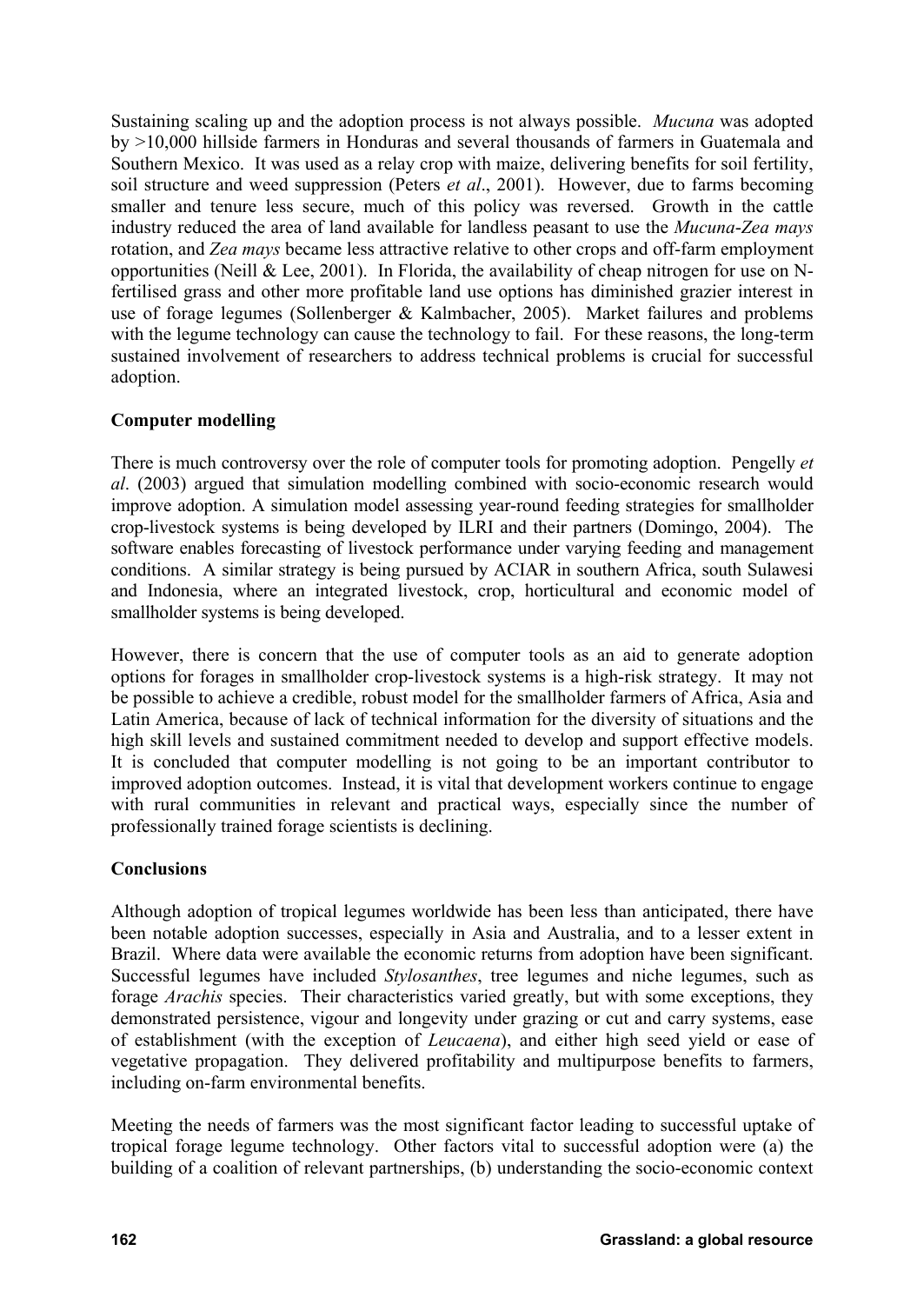and skills of farmers and their farming systems, (c) a participatory involvement with the rural communities involved, and (d) the long-term involvement of champions who ensured the process did not stall and that problems were resolved.

Nitrogen is the key-sustaining element in tropical farming systems, and as ruminant production systems are intensified, there is great potential and opportunity for exploiting tropical forage legume technology. Leaf meals in particular will become more common in the future. The alternative to legumes will be greater and more costly use of N-fertilisers and purchased protein concentrates.

If R&D organisations wish to see the technologies developed from their research programs delivering benefits to farmers, they will need to take extension work more seriously. They will need to be prepared for long-term involvement, and to build partnerships with other organisations with complementary expertise and interest but similar goals. Increased investment will be needed to support R&D programmes, including greater support for long and short-term training and education programmes to overcome declining availability of forage legume expertise and lack of awareness and opportunity for use of tropical forage legumes. Such investment will ensure adoption of tropical forage legume technology, and will increase the economic, environmental and social well being of rural communities.

#### **Acknowledgement**

We acknowledge with thanks the editorial inputs and creative suggestions of Dr Bob Clements and Dr Scott Dalzell.

#### **References**

- Andrade de, R.P., C.T. Karia & A.K. Braga Ramos (2004). *Stylosanthes* as a forage legume at its centre of diversity. In: S. Chakraborty (ed.) High yielding Anthracnose resistant *Stylosanthes* for agricultural systems. ACIAR Monograph 115, 39-50.
- Anonymous (2004). Producer R&D awareness and adoption research northern beef report. Report prepared for Meat and Livestock Australia by Solutions Marketing and Research. 21pp.
- Barco, F., M.A. Franco, L.H. Franco, B. Hincapié, C.E. Lascano, G. Ramirez & M. Peters (2002). Base de datos de Recursos Genéticos Multipropósito. Version 1.0. Centro Internacional de Agricultura Tropical (CIAT) Serie CD-ROM.
- Boonman, J.G. (1993). East Africa's grasses and fodders: their ecology and husbandry. Kluwer Academic Publishers, Dordrecht, 343pp.
- Braun, A.R. & H. Hocdé (2000). Farmer participatory research in South America: four cases. In: W.W. Stür, P.M. Horne, J.B. Hacker & P.C. Kerridge (eds.) Working with farmers: the key to adoption of forage technologies. ACIAR Proceedings No. 95, 32-53.
- Cameron, A.G. (2005). *Centrosema pascuorum* in Australia's Northern Territory: a tropical forage legume success story. In: *Proceedings of the XX International Grassland Congress*, Dublin, offered paper (in press).
- Coleman, R.L. & J.K. Leslie (1966). The 9th International Grassland Congress and tropical grasslands. *Journal Australian Institute of Agricultural Science*, 32, 261-270.
- Conway, M.J. (2005). Butterfly pea in Queensland: a tropical forage legume success story. In: *Proceedings of the XX International Grassland Congress*, Dublin, offered paper (in press).
- Cramb, R.A. (2000). Processes influencing the successful adoption of new technologies by smallholders. In: W.W. Stür, P.M. Horne, J.B. Hacker & P.C. Kerridge (eds.) Working with farmers: the key to adoption of forage technologies. ACIAR Proceedings No. 95, 11-22.
- Dahlanuddin, Hasniati & M. Shelton (2005). *Sesbania grandiflora*: a successful tree legume in Lombok, Indonesia. In: *Proceedings of the XX International Grassland Congress*, Dublin, offered paper (in press).
- Delgado, C., M. Rosegrant, H. Steinfeld, S. Ehui & C. Courbois (1999). Livestock to 2020: the next food revolution. Food, agriculture and the environment discussion paper No. 28. International Food Policy Research Institute, Washington, D.C., 72pp.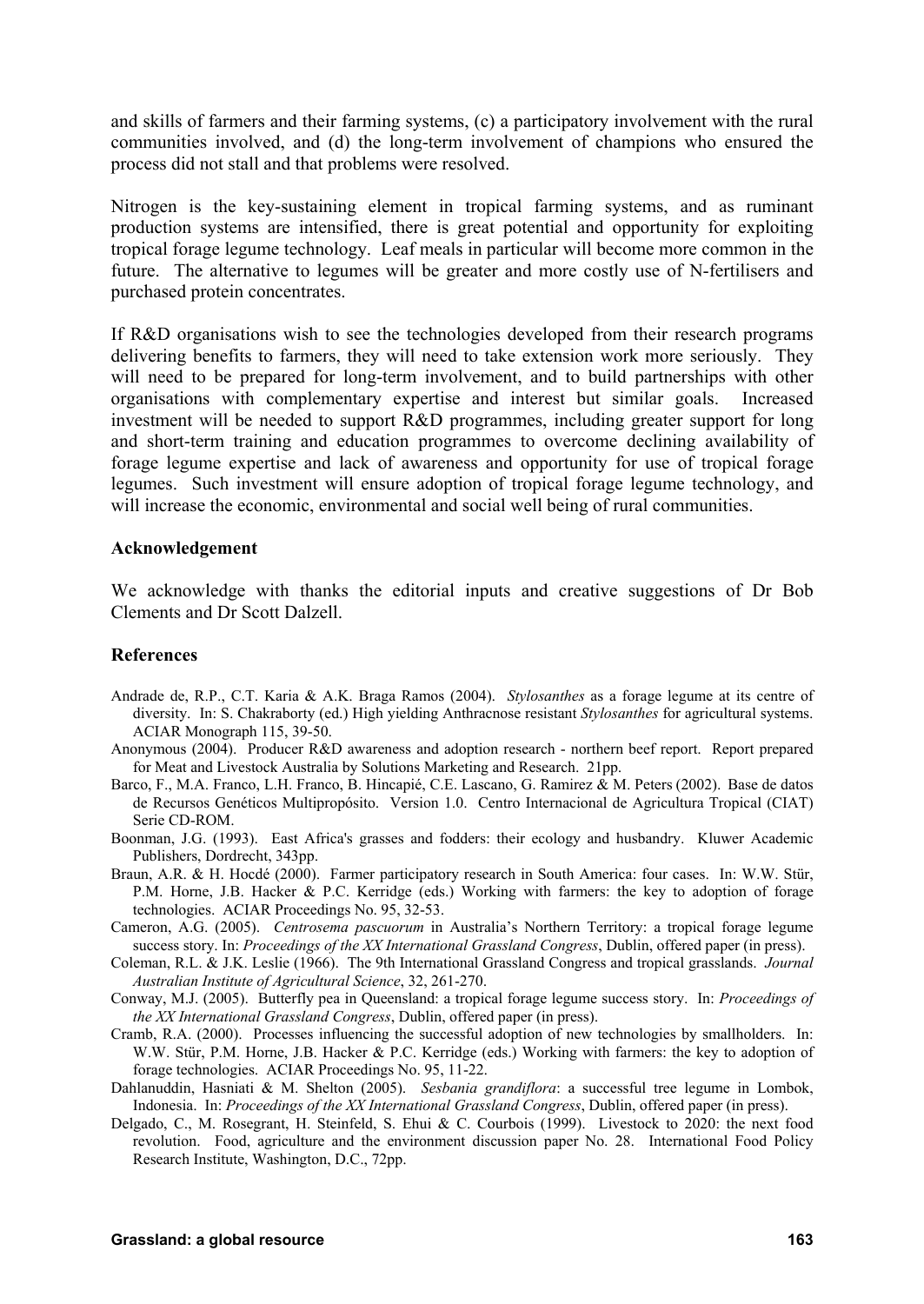- Domingo, S.N. (2004). Simulation modelling gaining support in Casren countries. Casren Newsletter Special Edition, April 2004, ILRI, Nirobi, Kenya, 8pp.
- Douthwaite, B., V.M. Manyong, J.D.H. Keatinge & J. Chianu (2002). The adoption of alley farming and *Mucuna*: lessons for research, development and extension. *Agroforestry Systems*, 56, 193-202.
- Elbasha, E., Thornton, P.K. & G. Tarawali (1999). An *ex post* economic impact assessment of planted forages in West Africa. ILRI Impact Assessment Series 2, ILRI, Nairobi, Kenya, 68pp.
- Fernandes, C.D., B. Groff, S. Chakraborty & J.R. Verzignassi (2005). Estilosantes Campo Grande in Brazil: a tropical forage legume success story. In: *Proceedings of the XX International Grassland Congress*, Dublin, offered paper (in press).
- Fliert, van de E., R. Asmunati & W. Tantowijoyo (2000). Participatory approaches and scaling-up. In: W.W. Stür, P.M. Horne, J.B. Hacker & P.C. Kerridge (eds.) Working with farmers: the key to adoption of forage technologies. ACIAR Proceedings No. 95, 83-90.
- Franzel, S. & C. Wambugu (2005). Fodder shrubs for improving incomes of dairy farmers in the East African highlands. In: *Proceedings of the XX International Grassland Congress, Dublin*, offered paper (in press).
- Franzel, S., C. Wambugu, P. Tuwei & G. Karanja (2003). The adoption and scaling up of the use of fodder shrubs in cental Kenya. *Tropical Grasslands*, 37, 239-250.
- Fujisaka, S., I.K. Rika, T. Ibrahim & L.V. An (2000). Forage tree adoption and use in Asia. In: W.W. Stür, P.M. Horne, J.B. Hacker & P.C. Kerridge (eds.) Working with farmers: the key to adoption of forage technologies. ACIAR Proceedings No. 95, 243-253.
- Guodao, L. & S. Chakraborty (2005). Stylo in China: a tropical forage legume success story. In: *Proceedings of the XX International Grassland Congress*, Dublin, offered paper (in press).
- Horne, P.M., E. Magboo, P.C. Kerridge, M. Tuhulele, V. Phimphachanhvongsod, F. Gabunada Jr, L.H. Binh & W.W. Stür (2000). Participatory approaches to forage technology development with smallholders in Southeast Asia. In: W.W. Stür, P.M. Horne, J.B. Hacker & P.C. Kerridge (eds.) Working with farmers: the key to adoption of forage technologies. ACIAR Proceedings No. 95, 23-31.
- Horne, P.M. & W.W. Stür (1999). Developing forage technologies with smallholder farmers how to select the best varieties to offer farmers. ACIAR Monograph No. 62, 80pp.
- Kristianson, P.M., I. Okike, S. Tarawali & B.B. Singh (2004). Adoption and impact of improved dual-purpose cowpea on food, feed and livelihoods in the West African dry savanna zone. *Agricultural Economics*, *(*in press).
- Lascano, E.E., M. Peters & F. Holmann (2005). *Arachis pintoi* in the humid tropics of Colombia: a forage legume success story. In: *Proceedings of the XX International Grassland Congress*, Dublin, offered paper (in press).
- Maasdorp, B.V., O. Jiri & E. Temba (2004). Contrasting adoption, management, productivity and utilisation of mucuna in two different smallholder farming systems in Zimbabwe. In: A.M Whibread, B.C. Pengelly (eds.) Tropical legumes for sustainable farming systems in Southern Africa. ACIAR Proceedings No 115, 15-163.
- Maass, B.L.  $\&$  B.C. Pengelly (2001). Tropical forage genetic resources will any be left for future generations? In: *Proceedings of the XIX International Grassland Congress*, Sao Paulo, Brazil, 541-542.
- Miles, J.W. (2001). Achievements and perspectives in the breeding of tropical grasses and legumes. In: *Proceedings of the XIX International Grassland Congress*, Sao Paulo, Brazil, 509-515.
- Miles, J.W. & C.E. Lascano (1997). Status of *Stylosanthes* development in other countries. 1. *Stylosanthes* development and utilisation in South America. *Tropical Grasslands*, 31, 454-459.
- Mullen, B.F. (2005). Leucaena in northern Australia: a tropical forage legume success story. In: *Proceedings of the XX International Grassland Congress*, Dublin, offered paper (in press).
- Ndove, T.S., A.M. Whitbread, R.A. Clark & B.C. Pengelly (2004). Identifying the factors that contribute to the successful adoption of improved farming practices in the smallholder sector of Limpopo Province, South Africa. In: A.M Whibread, B.C. Pengelly (eds.) Tropical legumes for sustainable farming systems in southern Africa, ACIAR Proceedings No 115, 146-154.
- Neill, S.P. & D.R. Lee (2001). Explaining the adoption and disadoption of sustainable agriculture: the case of cover crops in northern Honduras. *Economic Development and Cultural Change*, 49, 793-820.
- Omore, A., H. Muriuki, M. Kenyanjui, M. Owango & S. Staal (1999). The Kenyan dairy sub-sector: a rapid appraisal. Ministry of Agriculture/Kenya Agricultural Research Institute/International Livestock Research Institute Smallholder Dairy Project Report, ILRI, Nirobi, Kenya, 37pp.
- Pengelly, B.C., B.G. Cook, I.J. Partridge, D.A. Eagles, M. Peters, J. Hanson, S.D. Brown, J.L. Donnelly, B.F. Mullen, R. Schultze-Kraft, A. Franco & R. O'Brien (2005). Selection of forages for the tropics (SoFT) – a database and selection tool for identifying forages adapted to local conditions in the tropics and subtropics. In: *Proceedings of the XX International Grassland Congress*, Dublin, offered paper (in press).
- Pengelly, B.C., A. Whitbread, P.R. Mazaiwana & N. Mukombe (2003). Tropical forage research for the future better use of research resources to deliver adoption and benefits to farmers. *Tropical Grasslands*, 37, 207-216.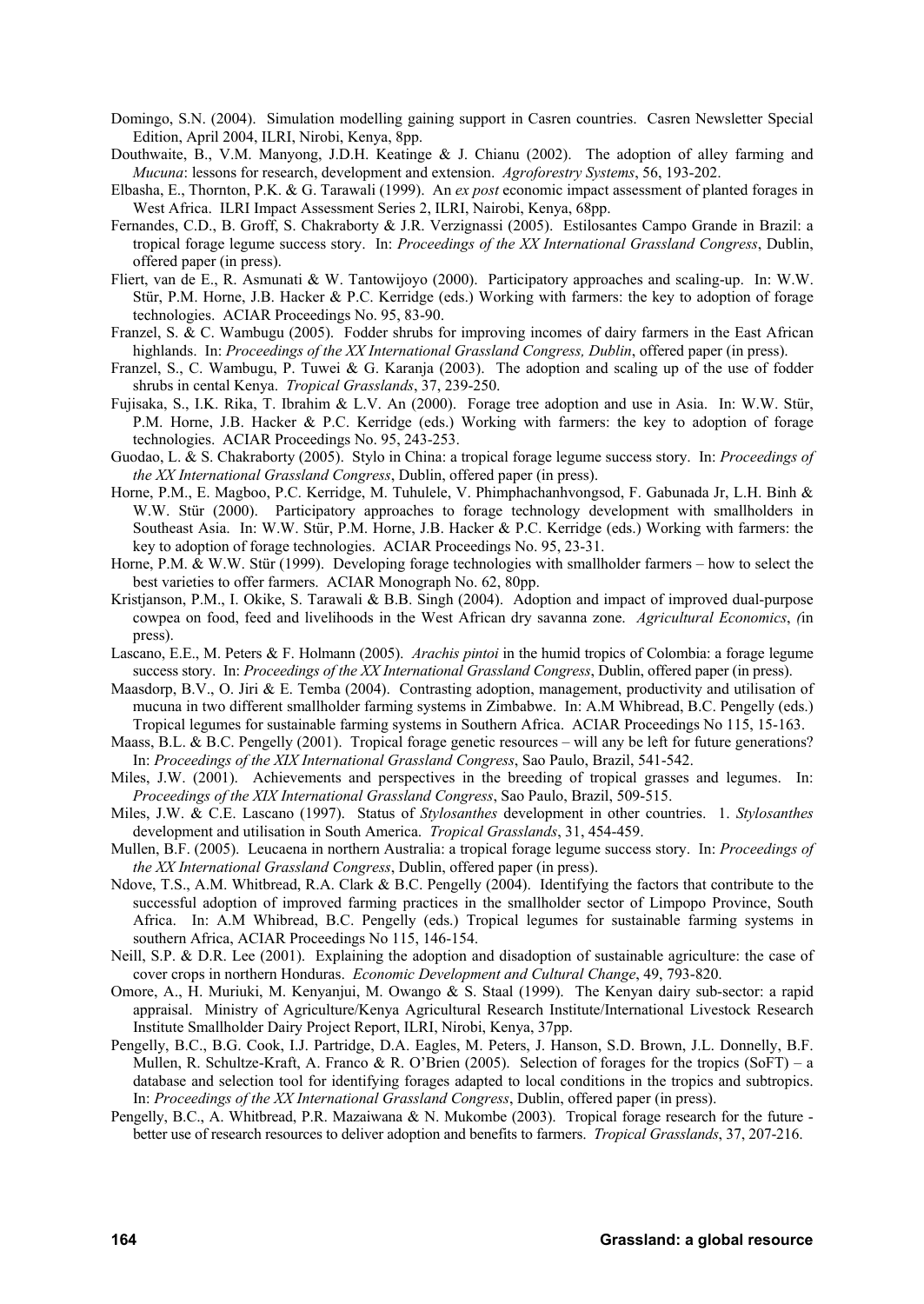- Pengelly, B.C., A. Whitbread, P.R. Mazaiwana, & N. Mukombe (2004). Tropical forage research for the future better use of research resources to deliver adoption and benefits to farmers. In: A.M. Whibread, B.C. Pengelly (eds.) Tropical legumes for sustainable farming systems in southern Africa, ACIAR Proceedings No 115, 28-37.
- Peters, M., P. Argel, C. Burgos, G.G. Hyman, H. Cruz, J. Klass, A. Braun, A. Franco & M.I. Posas (2000). Selection and targeting of forages in Central America linking participatory approaches and geographic information systems - concept and preliminary results. In: W.W. Stür, P.M. Horne, J.B. Hacker & P.C. Kerridge (eds.) Working with farmers: the key to adoption of forage technologies. ACIAR Proceedings No. 95, 63-66.
- Peters, M., P. Horne, A. Schmidt, F. Holman, P.C. Kerridge, S.A. Tarawali, R. Schultz-Kraft, C.E. Lascano, P. Argel, W.W. Stür, S. Fujisaka, K. Müeller-Sämann & C. Wortman (2001). The role of forages in reducing poverty and degradation of natural resources in tropical production systems. In: Agricultural Research and Extension Network Paper No. 117, ODI, London, 12pp.
	- <http://www.odi.org.uk/agren/papers/agrenpaper\_117.pdf>
- Peters, M. & C.E. Lascano (2003). Forage technology adoption: linking on-station research with participatory methods. *Tropical Grasslands*, 37, 197-203.
- Phaikaew, C. & M.D. Hare (2005). Stylo adoption in Thailand: three decades of progress. In: *Proceedings of the XX International Grassland Congress*, Dublin, offered paper (in press).
- Phaikaew, C., C.R. Ramesh, Yi Kexian, W. Stür (2004). Utilisation of *Stylosanthes* as a forage crop in Asia. In: S. Chakraborty (ed.). High yielding anthracnose resistant *Stylosanthes* for agricultural systems. ACIAR Monograph no 111, 65-76.
- Piggin, C. (2003). T he role of *Leucaena* in swidden cropping and livestock production in Nusa Tenggara Timur province, Indonesia. In: H. da Costa, C. Piggin, C.J. da Cruz & J.J. Fox (eds.) Agriculture: new directions for a new nation, ACIAR Proceedings No 113, 115-129.
- Rains, J.P. (2005). Stylos: the broad acre legumes of northern Australian grazing systems. In: *Proceedings of the XX International Grassland Congress*, Dublin, offered paper (in press).
- Ramesh, C.R., S. Chakraborty, P.S. Pathak, N. Biradar & P. Bhat (2005). Stylo in India much more than a plant for the revegetation of wasteland. In: *Proceedings of the XX International Grassland Congress*, Dublin, offered paper (in press).
- Robertson, A.D. (2005). Forage arachis in Nepal: a simple success. In: *Proceedings of the XX International Grassland Congress*, Dublin, offered paper (in press).
- Roothaert, R. & S. Franzel (2001). Farmers' preferences and use of local fodder trees and shrubs in Kenya. *Agroforestry System,* 52 (3), 239-252
- Russell, D. & S. Franzel (2004). Trees of prosperity: agroforestry, markets, and the African smallholder. *Agroforestry Systems,* 61-62 (1-3), 345-355.
- Shelton, H.M. (2004a). Importance of tree resources for dry season feeding and the impact on productivity of livestock farms. In: L. 't Mannetje, L. Ramiriz,, M. Ibrahim, C. Sandoval, N. Ojeda & J. Ku (eds.) The importance of sylvopastoral system in rural livelihoods to provide ecosystem services. 2<sup>nd</sup> International symposium on silvopastoral systems, Merida, Mexico, 158-174.
- Shelton, H.M. (2004b). Perspectives on forage tree legumes. In: S.G. Reynolds & J. Frame (eds.) Grasslands: developments opportunities perspectives. FAO and Science Pub. Inc., 87-118.
- Shelton, H.M., C.M. Piggin, R. Acasio, A. Castillo, B.F. Mullen, I.K. Rika, J. Nulik & R.C. Gutteridge (2000). Case studies of locally-successful forage tree systems. In: W.W. Stür, P.M. Horne, J.B. Hacker & P.C. Kerridge (eds.) Working with farmers: the key to adoption of forage technologies, ACIAR Proceedings No. 95, 120-131.
- Sollenberger, L.E. & R.S. Kalmbacher (2005) Aeschynomene and carpon desmodium: legumes for bahiagrass pasture in Florida. In: *Proceedings of the XX International Grassland Congress*, Dublin, offered paper (in press).
- Sumberg, J. (2002). The logic of fodder legumes in Africa. *Food Policy*, 27, 285-300.
- Tarawali, S., N. de Haan & P. Thornton (2005a). Planted forage legumes in west Africa. In: *Proceedings of the XX International Grassland Congress*, Dublin, offered paper (in press).
- Tarawali, S., P. Kristjanson, B.B. Singh, A. Okike & P. Thornton (2005b). Dual purpose cowpea for west Africa. In: *Proceedings of the XX International Grassland Congress*, Dublin, offered paper (in press).
- Thomas, D. & J. Sumberg (1995). A review of the evaluation and use of tropical forage legumes in sub-Saharan Africa. *Agriculture, Ecosystems and the Environment*, 54, 151-163.
- Tuhulele, M., L.V. An, P. Phengsavanh, Ibrahim, W. Nacalaban, V.T. Yen Hai, T. Tan Khanh, Tugiman, P. Heriyanto, P. Asis, R. Hutasoit, H. Phimmasan, Sukan, T. Ibrahim, B.T. An, E. Magboo, & P.M. Horne (2000). Working with farmers to develop forage technologies - field experiences from the FSP. In: W.W. Stür, P.M. Horne, J.B. Hacker, & P.C. Kerridge (eds.) Working with farmers: the key to adoption of forage technologies, ACIAR Proceedings No. 95, 54-62.